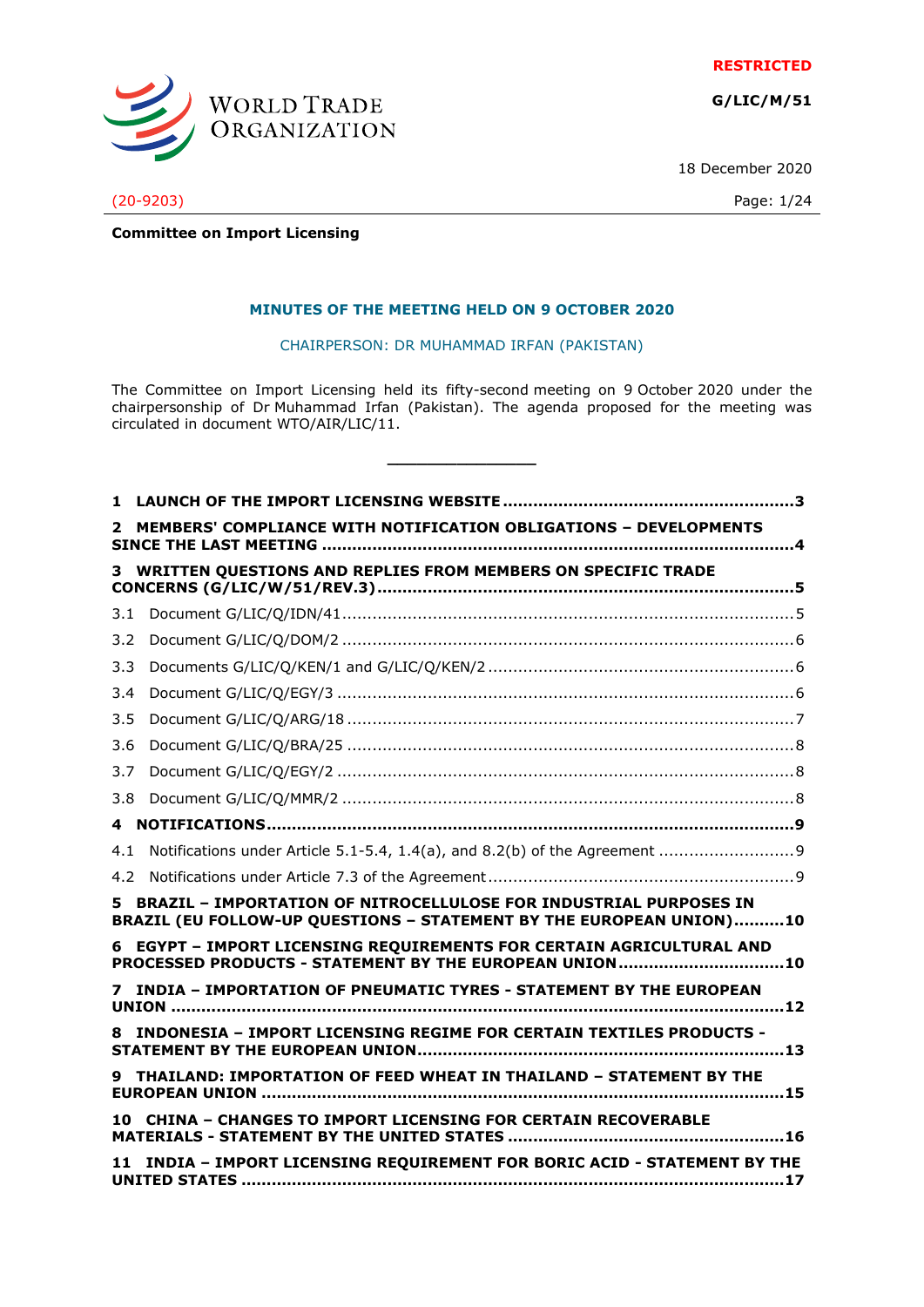| 12 INDONESIA - IMPORT LICENSING REGIME FOR CELLPHONES, HANDHELD<br>COMPUTERS, AND TABLETS - STATEMENT BY THE UNITED STATES18 |  |
|------------------------------------------------------------------------------------------------------------------------------|--|
| 13 INDIA - QUANTITATIVE RESTRICTIONS ON CERTAIN PULSES - STATEMENT BY                                                        |  |
| 14 THIRTEENTH BIENNIAL REVIEW OF THE IMPLEMENTATION AND OPERATION OF                                                         |  |
| 15 DRAFT REPORT (2020) OF THE COMMITTEE TO THE COUNCIL FOR TRADE IN GOODS                                                    |  |
| 16 IMPROVING TRANSPARENCY IN NOTIFICATION PROCEDURES OF THE AGREEMENT                                                        |  |
|                                                                                                                              |  |
|                                                                                                                              |  |
|                                                                                                                              |  |
|                                                                                                                              |  |

1.1. The Chairperson opened the meeting by observing that, due to COVID-19 travel and meeting restrictions, this was the first time that the Committee on Import Licensing had met formally since October 2019. He thanked Members for appointing him as Chairperson. He also thanked his predecessor, Ms Carol Tsang for her much appreciated and valued work for the Committee.

1.2. Ms Carol Tsang (Hong Kong, China) congratulated the Chairperson on his appointment. She noted that it had been an unusual year, considering that Members could not meet in person for several months, and the Committee had been unable to hold its spring meeting. However, the work of the Committee had not come to a halt during the lockdown period, thanks to the efforts of the Secretariat, who had worked hard to facilitate discussions among Members, while many notifications were also circulated. In this regard, she was grateful for the guidance and hard work of the Secretariat, as well as for the support of the Committee's Vice-Chairperson. She noted that, under the pandemic, one could clearly appreciate the importance of the rules-based system, and that all committees had continued to operate effectively. She recalled that, in 2019, the Committee had begun discussions on the challenges faced in completing the annual questionnaire, and on possible ways to facilitate this task for Members. She thanked all Members for their active engagement in the work of the Committee and for sharing their experiences. She hoped that Members could build on this effort and continue to enhance transparency on import licensing procedures in a meaningful way.<sup>1</sup>

1.3. Moving on to the adoption of the agenda, the Chairperson recalled that the proposed agenda for this meeting was contained in Airgram WTO/AIR/LIC/11. He stated that, under agenda item "Other Business", he wished to say a few words regarding staff changes in connection with the Committee. He then asked if any delegation wished to add any other item for discussion under "Other Business".

1.4. The representative of the European Union indicated that, under agenda item "Other Business", the European Union wished to include an item on the importation of alcoholic beverages into Indonesia.

1.5. The agenda was adopted with the changes proposed.

1.6. The Chairperson recalled that delegates could attend this meeting either in person or virtually. He noted that, while providing convenience for participants, meetings held in this way could encounter unexpected technical problems, and that delegations' understanding and patience would be much appreciated in this regard. He explained that, in order to ensure that the meeting ran smoothly, once the floor had been opened, he would alternate between offering the floor to delegates

#### - 2 -

 $1$  Several delegations intervened during the meeting to congratulate the Chairperson on his appointment and thank his predecessor for her good work during her tenure.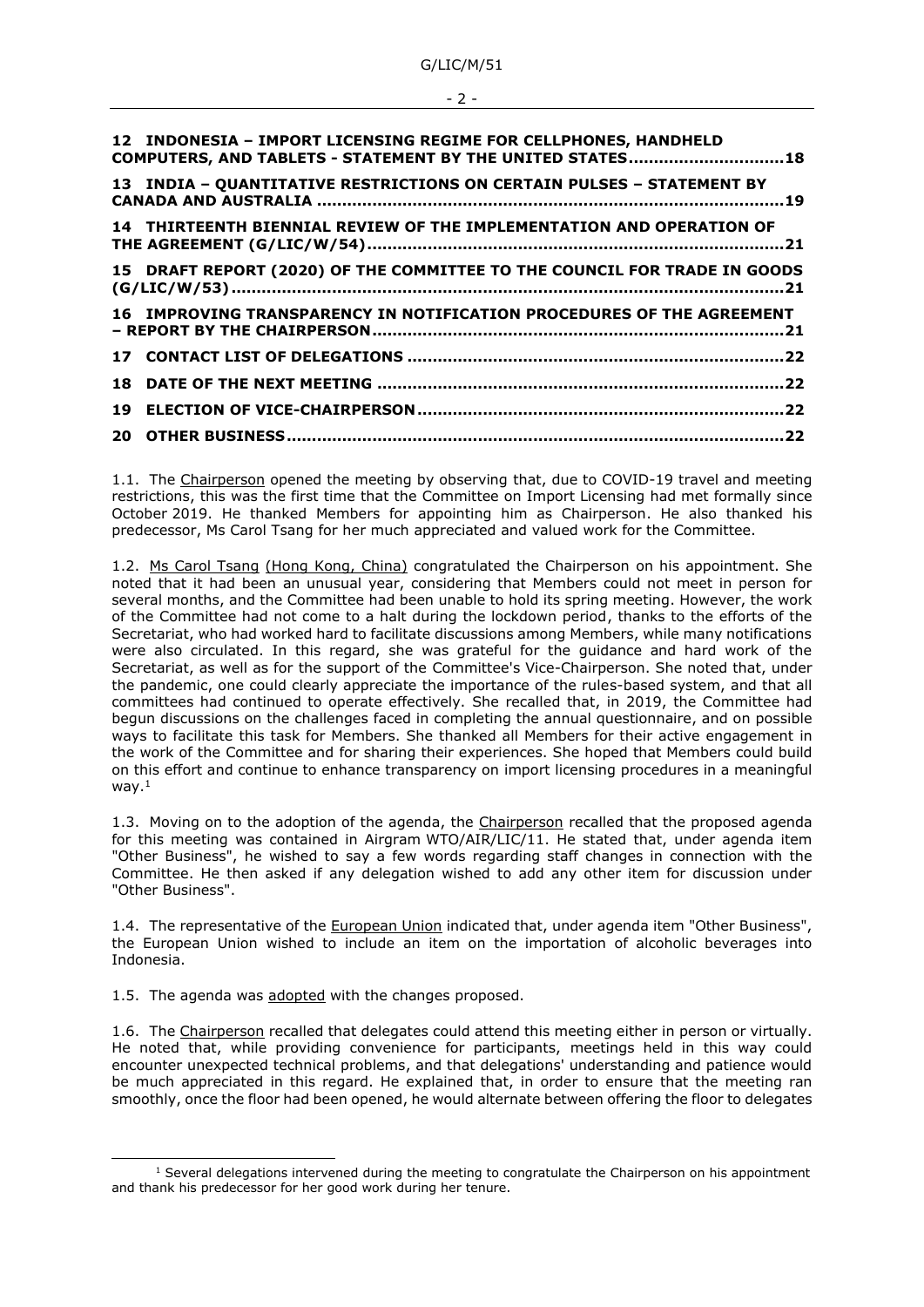in the room and those attending remotely. He assured delegations that such a procedural and purely technical arrangement was without prejudice to Members' rights.

## <span id="page-2-0"></span>**1 LAUNCH OF THE IMPORT LICENSING WEBSITE**

1.1. The Chairperson invited Deputy Director-General Yi to make a few remarks on the launch of the new WTO Import Licensing website and database.

1.2. Deputy Director-General Yi observed that the Agreement on Import Licensing Procedures, which was established during the Tokyo Round, was one of the oldest GATT/WTO Agreements. As one of the most-frequently-used trade policy instruments, applied by almost all governments, use of import licensing had extended from enforcing quantitative restrictions and collecting trade statistics, to safeguarding product quality, the environment, consumer welfare, public health, and national security. Detailed procedural requirements under various provisions of the Agreement added further complexity to any search for information in this particular area. And he recalled that the idea of creating a database on import licensing dated back to 2017.

1.3. The objectives of the website were several: first, to create a database which stored and presented import licensing information in a systematic and structured way; second, to make better use of information contained in notifications; and third, to make it easy for Members and the business community to find the right information. During the past four years, the staff in the Market Access Division had designed the structure of the new website; they had reviewed and analysed all import licensing notifications submitted by Members since 1995; they had uploaded the Member profiles of 134 WTO Members; and they had verified over 2,500 pieces of legislation to ensure that their website links were functioning as they should, and that the legal texts were in place as well as 1,085 products and procedures to ensure accuracy. In this process, colleagues from the Information Technology Solutions Division (ITSD) provided indispensable technical support. Thanks to the work of the staff involved, the objectives of this project had been achieved and the import licensing database was ready to be launched.

1.4. He added that transparency made trade more inclusive and predictable. Enhanced efficiency, achieved through easy access to information, reduced trade costs for both exporters and importers. The new WTO import licensing database would significantly improve transparency in this important field and would benefit all Members, especially those developing Members that had capacity and resource constraints, as well as SMEs and MSMEs.

1.5. In concluding, he thanked Suja Rishikesh Mavroidis, Xiaodong Wang, Donna Wood, Irina Tarasenko, Karine Grange, and Steve Tanner for their excellent work, as well as all those colleagues in the Secretariat who had contributed to this project at different stages. He also thanked all Members, especially former Chairpersons of the Committee on Import Licensing, for their devotion, support, and valuable contributions over the past few years. Finally, he encouraged Members to work together to make this database a product which was responsive to their needs. In that respect, he encouraged Members to use this database frequently and submit notifications regularly, considering that the database had been established for their benefit and that its value would be enhanced by Members' use. With these words he announced the launch of the Import Licensing website [\(https://importlicensing.wto.org\)](https://importlicensing.wto.org/).

1.6. The representative of Hong Kong, China welcomed the launch of the new website, which was a convenient tool for accessing information on the import licensing procedures of WTO Members. She added that the launch of the website was timely given the need to facilitate trade during the current pandemic. And she encouraged all Members to provide their import licensing information in order to enhance transparency in international trade. She joined Deputy Director-General Yi in congratulating the Secretariat and thanking them for this remarkable work.

1.7. The representative of the United States thanked the Secretariat for its efforts in creating the import licensing website, which the United States considered to be a positive step. She encouraged all Members, through the Committee, continuously to update the website, and to do so in a transparent manner in order to ensure that the information it contained remained valid.

1.8. The representative of the **European Union** thanked Deputy Director-General Yi and the Secretariat for their efforts in launching this website dedicated to the work of the Committee. She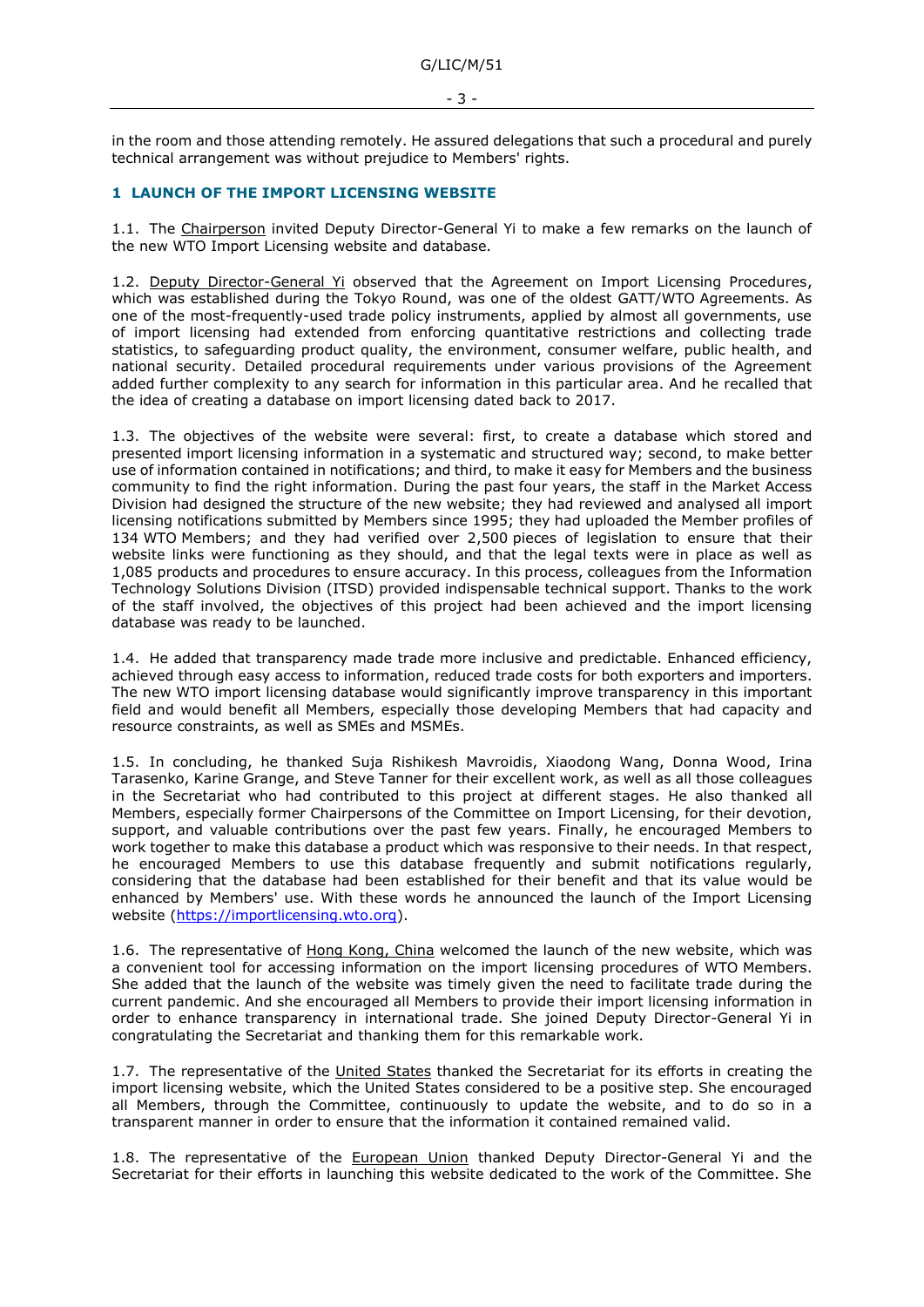hoped that the website would help Members to find the necessary information in one single place and looked forward to it being updated on a regular basis.

1.9. The representative of Chinese Taipei was glad to see the launch of the import licensing website and joined Deputy Director-General Yi in thanking the Secretariat for their efforts in establishing it.

1.10. The representative of Canada congratulated the Secretariat for its hard work and previous Chairpersons for pursuing this initiative regarding an import licensing website. She hoped that this website would increase transparency and create a one-stop shop for import licensing notifications in the WTO. She also agreed with the European Union and the United States that notifications from Members would need to be updated regularly in order for the website to contain the most recent and accurate information possible.

1.11. The representative of China welcomed the launch of the new import licensing website and congratulated the Secretariat for its efforts in developing it. He believed that the new website would contribute to improvements in transparency and to the work of the Committee as well as facilitating Members' work, especially developing country Members that faced capacity constraints.

1.12. The representative of Australia welcomed the launch of the very valuable new website and congratulated the Secretariat for its hard work. Like Canada, he considered it important to have a one-stop shop for Members and interested parties wishing to access information on import licensing procedures. This was a simple and real-world example of how Members could tangibly improve transparency, thereby assisting and helping exporters and traders.

1.13. The representative of Colombia welcomed the launch of the import licensing website, which should prove useful to governments and business. She thanked the Secretariat for its work in developing and implementing this website and joined those Members that had spoken of the importance of transparency and of keeping the website updated based on the submission of notifications.

1.14. The representative of Switzerland welcomed the launch of the website, which would greatly facilitate access to the information contained in notifications and thus respond to an important need among trade actors. She also thanked the former Chairpersons of the Committee and the Secretariat for their hard work and efforts in developing and implementing the website.

1.15. The Committee took note of the statements made.

#### <span id="page-3-0"></span>**2 MEMBERS' COMPLIANCE WITH NOTIFICATION OBLIGATIONS – DEVELOPMENTS SINCE THE LAST MEETING**

2.1. The Chairperson stated that he had been informed by the Secretariat that, to date, a total of 247 notifications had been received under various provisions of the Import Licensing Agreement since the last meeting, 244 of which were listed in the Airgram for consideration at this meeting. New N/3 notifications had been received by the Secretariat before the meeting from Costa Rica; Honduras; Hong Kong, China; Indonesia; Japan; Kazakhstan; Thailand; and the United States. Given that they had arrived after the Airgram had already been issued, these documents would be reviewed at the Committee's next meeting.

2.2. The Chairperson highlighted that, as of the date of this meeting, 14 Members had not yet submitted any notification under any provision of the Agreement since joining the WTO. A total of 23 Members had not yet submitted any reply to the annual questionnaire under Article 7.3 of the Agreement, including the 14 Members that had not submitted any notifications at all. The lists of Members mentioned above had been reflected in the draft biennial report in document G/LIC/W/54. For the sake of transparency, he urged all Members on the list to submit their replies as soon as possible.

2.3. He also recalled that that submitting replies to the annual questionnaire under Article 7.3 of the Agreement was an annual notification obligation for all Members. As of 9 October 2020, only 15 Members had submitted their replies to the questionnaire for 2020. He thanked those Members that had respected the notification timeline and submitted N/3 notifications before 30 September 2020. He stated that transparency was one of the key pillars of the rules-based multilateral trading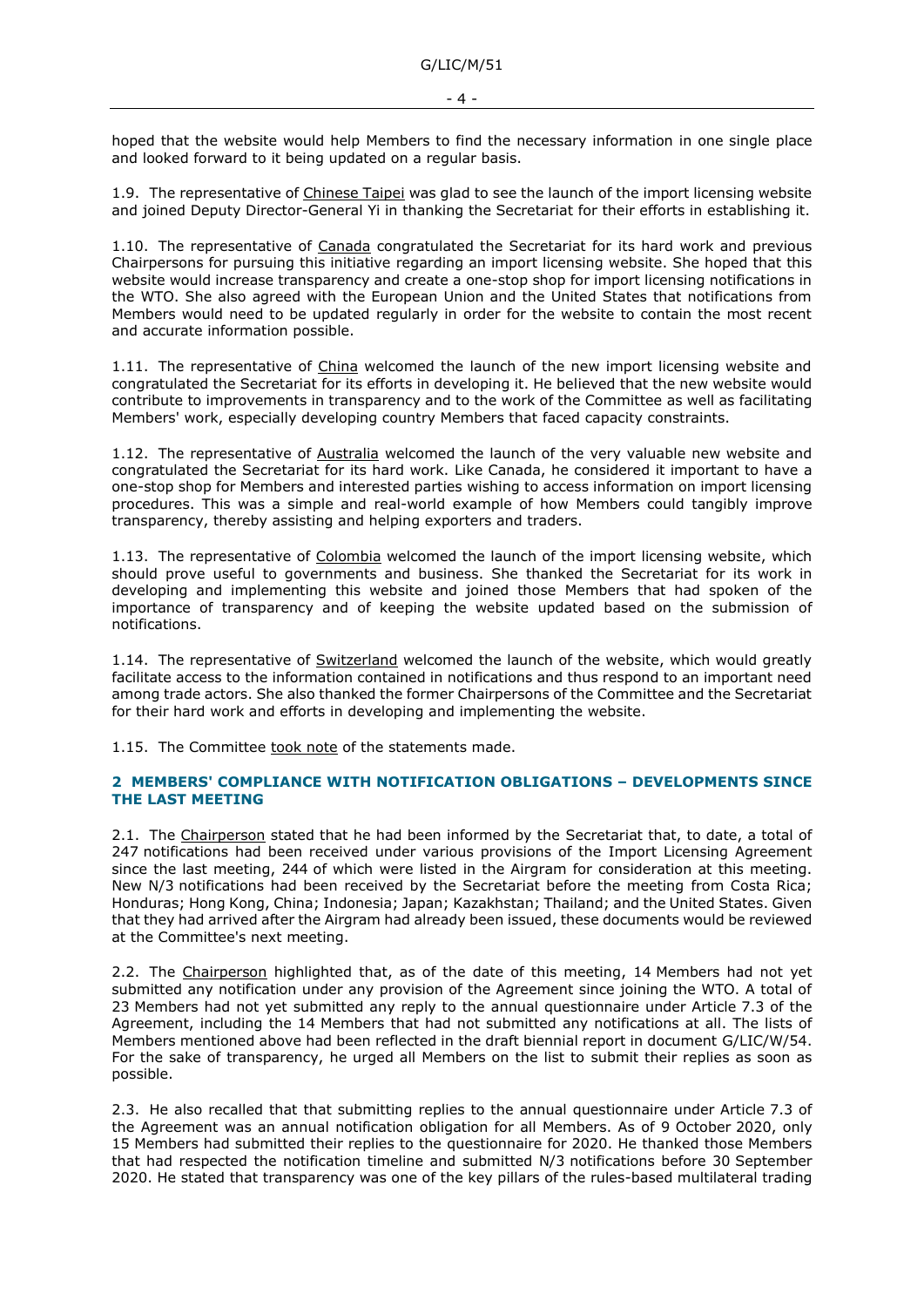system and encouraged Members that had not yet submitted their replies to the questionnaire for 2020 to do so as soon as possible. He added that, since the last Committee meeting, there had been some positive developments in the area of notifications. First, there had been a significant increase in notifications under Article 5.1-5.4, with over 200 new N/2 submissions received. Second, more Members had begun to use the new notification form contained in document G/LIC/28 to notify new import licensing regulations or changes therein. Third, some Members had notified several import licensing-related laws or regulations that had been in force for years but had not yet been notified. He thanked those Members for their efforts and dedication. He then asked delegations if they wished to comment on the issue of compliance with notification obligations.

2.4. The representative of the United States thanked those Members that had submitted notifications. She said that her delegation considered transparency to be a very important part of the work of this Organization, and appreciated Members' efforts in that regard.

2.5. The Committee took note of the Chairperson's report and of the statements made.

#### <span id="page-4-0"></span>**3 WRITTEN QUESTIONS AND REPLIES FROM MEMBERS ON SPECIFIC TRADE CONCERNS (G/LIC/W/51/REV.3)**

## <span id="page-4-1"></span>**3.1 Document G/LIC/Q/IDN/41**

3.1. The representative of Japan stated Japan's serious concerns regarding the importation of rice from Japan into Indonesia, in respect of which Indonesia was not providing transparency, by failing to notify its measures, and by not indicating its intention to redress the negative effects of its measures on actual trade. He said that there had been some cases of importation of Japanese rice into Indonesia since the entry into force of the Indonesian "Regulation of the Minister of Trade No. 1 of 2018"; however, even in these relatively fortunate cases, Japan had been informed that, after application, it had taken approximately four months on average to obtain import licences, which seemed substantially longer than the necessary and proper period. But this was not the end of the story, since there had been no cases in which import licences had been issued after January 2020. The problem was ongoing, while the responsible ministry had confirmed that all necessary documents had been properly submitted and received. Another issue of concern was "unreasonable penalization". The validity of an import licence, when issued after several months of delay, was not longer than six months. This period could be shorter still and, if the quota under the licence was not filled, this failure to use the quota fully would be considered cause for possible penalization in subsequent applications, including rejection of the application or a reduced quota allocation. This happened in practice without any basis in the relevant "Regulation of the Minister of Trade No. 1 of 2018".

3.2. He remarked that healthy commercial actions could not occur under conditions of limited transparency and limited predictability. Japan was concerned that Indonesia's administration of its import licensing regime was neither transparent nor predictable. Therefore, Japan requested Indonesia to make its import licensing procedures transparent, promptly to provide solutions to the substantial delay in issuing import licences, and to address all other problems relating to the importation of Japanese rice. Moreover, Japan requested Indonesia to provide sufficient clarification of its procedures at the meeting itself, and in writing. To find a solution, Japan stood ready to engage in bilateral consultations if Indonesia so wished.

3.3. The representative of Indonesia responded to Japan's concerns regarding import licensing for Japonica rice. She said that, on the issue of notification, Indonesia was still coordinating among government agencies in preparing regulations to be notified to the WTO. She noted that all the information questioned by Japan was contained in the "Regulation of the Minister of Trade No. 1 of 2018", publicly available on Ministry of Trade website [\(http://jdih.kemendag.go.id/peraturan\)](http://jdih.kemendag.go.id/peraturan). Indonesia was open to discuss the aforementioned regulation bilaterally, should Japan need further explanation of the details of the requirements on import licensing, especially regarding Japonica rice importation.

3.4. Furthermore, Indonesia was not violating Article 3.5(f) of the Import Licensing Agreement, although the COVID-19 pandemic and the so-called "new normal", including work from home policies, were certainly having a serious impact on how government supported businesses, including in relation to release on import approvals. Regarding the import approvals for Japonica rice, she said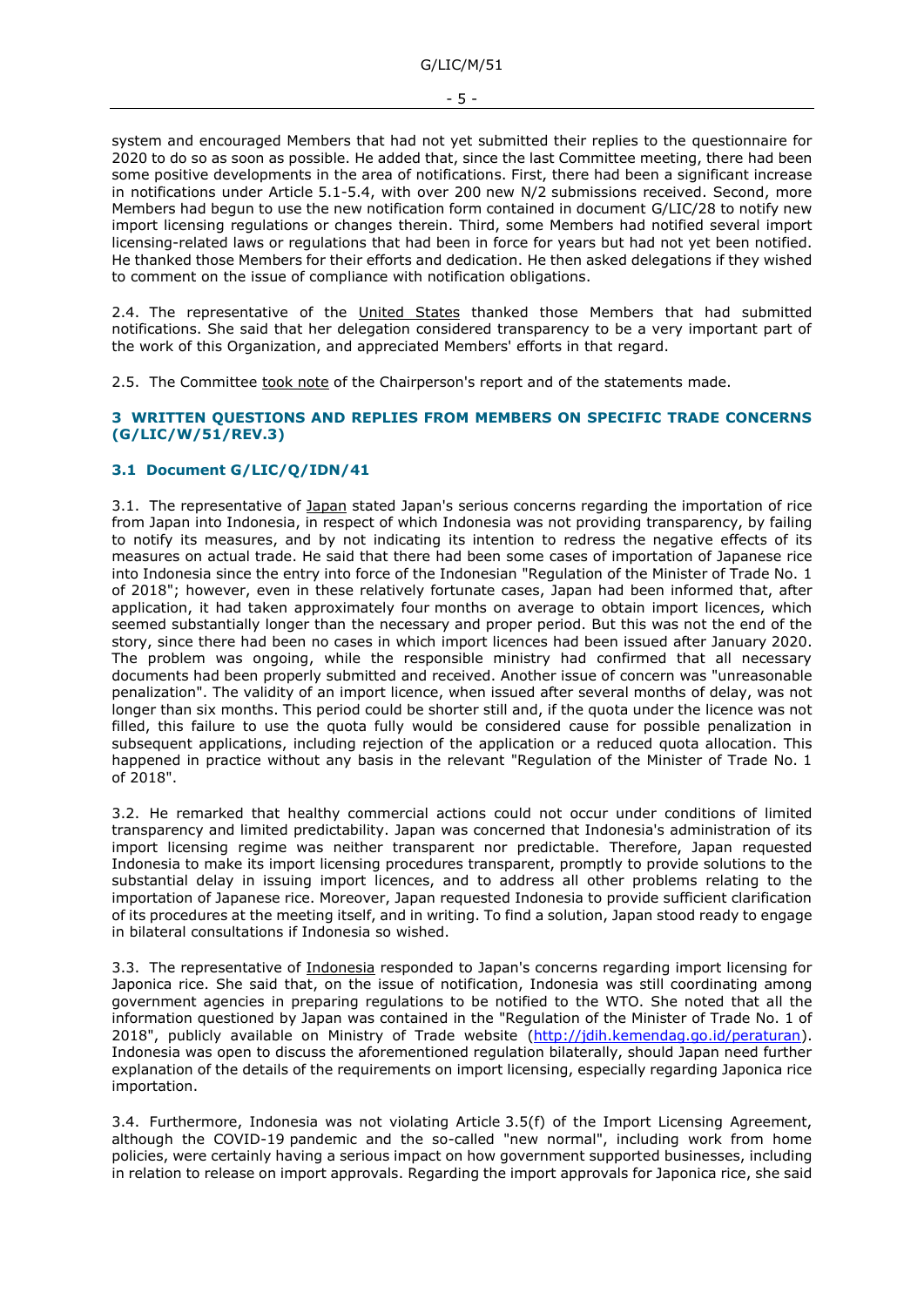that Indonesia had already released three import approvals, dated 26 February , 11 March , and 26 June 2020, for imports originating from Japan, Viet Nam, Thailand, China, the United States, and India, for a total of 6,850 tonnes. Based on their data, import utilization relating to these three import approvals stood at approximately 1,393 tonnes, or 20.33%, all originating from Viet Nam. She further stated that Indonesia had never restricted the importation of Japonica rice, including that originating from Japan. Indonesia considered that the utilization of import approvals relating to Japonica rice was purely based on business-to-business decisions by the business entity/importer.

## <span id="page-5-0"></span>**3.2 Document G/LIC/Q/DOM/2**

3.5. The representative of the United States reminded the delegation of the Dominican Republic of the questions submitted by the United States during the review period. She expressed gratitude to the Dominican Republic for reviewing their questions and said that they would appreciate a response in writing as soon as possible.

3.6. The representative of Colombia thanked the United States for their written questions to the Dominican Republic. She expressed Colombia's interest in these issues and in the responses that the Dominican Republic would share with the Committee. She also said that her delegation had found that the compilation of questions and replies circulated by the Secretariat in document G/LIC/W/51/Rev.3 had been very useful; it facilitated Members' work.

3.7. The representative of the Dominican Republic offered his delegation's apologies to the United States for the delay in responding to their questions. He asked the United States to clarify what they meant in question 1 by "inspect and dispatch" and "authorization", as they were unsure of what the United States was referring to. He also said that the Dominican Republic was looking at the import licensing system with a view to facilitating trade, and that his authorities worked with a single window for foreign trade. This was a platform which accelerated requests. He considered that this response had addressed questions 1 and 2. Turning to question 3, he noted that one of the pillars of the Agreement on Agriculture was the elimination of quantitative restrictions on imports, and that the Ministry of Agriculture could not issue restrictions on quantities to the extent that they were bound by these multilateral agreements. Therefore, regarding question 4, he confirmed that hatching eggs and potatoes were included in the WTO Tariff Rate Quota (TRQ), in accordance with these commitments, and that permits were issued automatically. In respect of question 5, he confirmed that the United States had correctly understood it, and that they would submit their responses through the usual channels and through the Secretariat.

#### <span id="page-5-1"></span>**3.3 Documents G/LIC/Q/KEN/1 and G/LIC/Q/KEN/2**

3.8. The representative of the United States thanked Kenya for their engagement during the review period. She said that they had received timely responses to their questions, and that their subject matter experts were closely examining these responses in Washington. She noted that they had additional questions, which they would submit to the Chairperson for circulation to Committee Members.

## <span id="page-5-2"></span>**3.4 Document G/LIC/Q/EGY/3**

3.9. The representative of the United States drew Members' attention to their written questions contained in document G/LIC/Q/EGY/3. She said that they had been pleased to learn that Egypt would circulate its responses in the near future. She had been informed that Egypt would soon notify various import licensing procedures to this Committee, which they assumed would also include its replies to the annual questionnaire (N3), which would be a welcome development. She had hoped that Egypt's forthcoming notifications would clarify Egypt's procedure for the importation of poultry products, including chicken offal and limbs. In the meantime, her delegation asked Egypt to clarify whether or not poultry products, including chicken offal and limbs, were subject to "prior approval", import licensing, or both.

3.10. She also asked Egypt to clarify the list of products suspended from importation and provide relevant information justifying the import suspension; to disclose to Members where it published relevant information concerning these products so that importers and exporters could be informed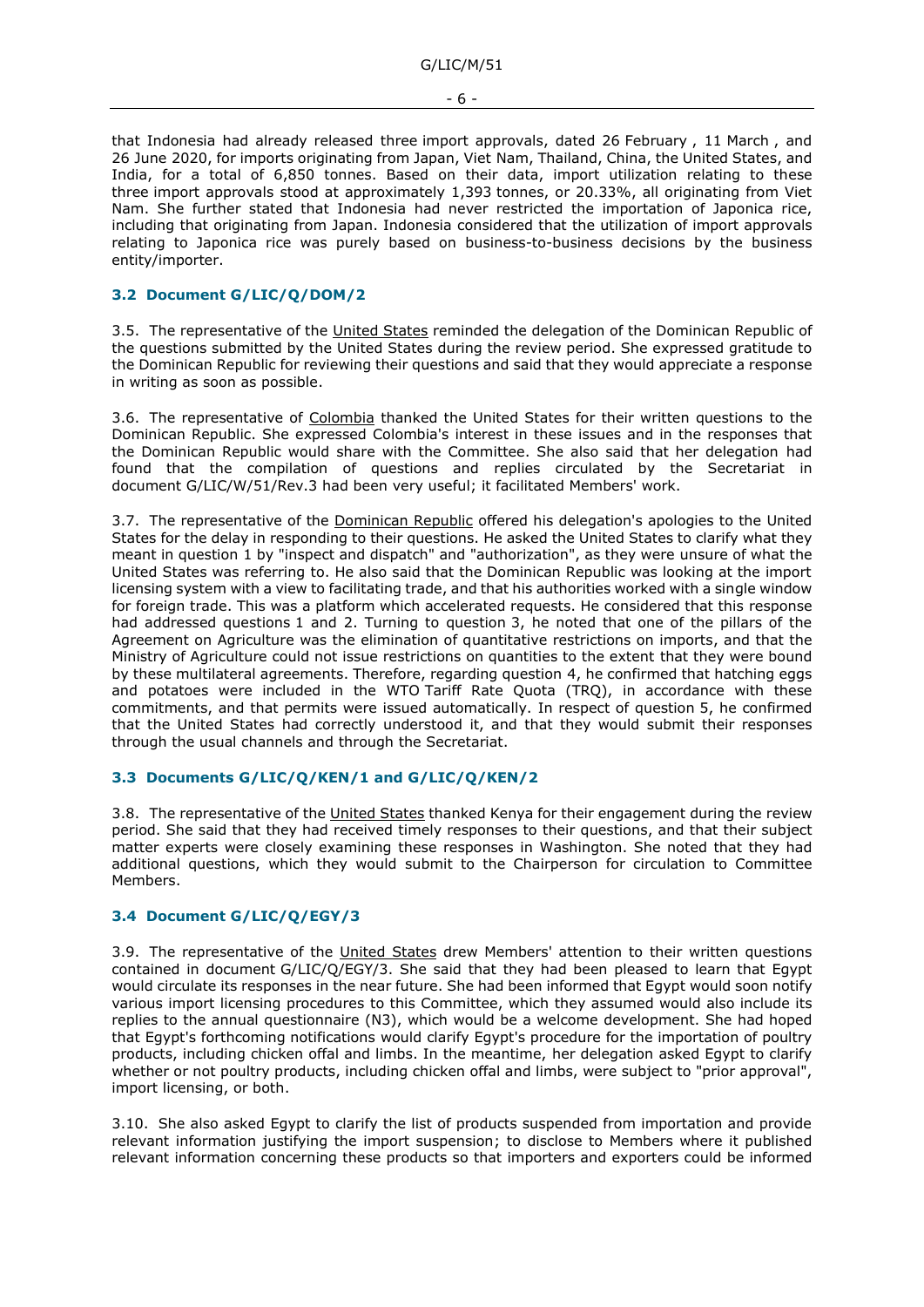of changes to procedures; and to detail when the importation of these products would be allowed to resume.

3.11. She added that the United States was seriously concerned over the role of the consultative import committees established through 2018 Prime Minister Decisions Nos. 2080, 2233, and 222. Her delegation requested transparency regarding the criteria used to issue import licences for beef, fish, and poultry products. She encouraged Egypt to submit its pending notifications in a manner that sufficiently described the applicable regulations and procedures, listing the products subject to import licensing, providing the eligibility to apply for an import licence, and describing the criteria considered when issuing an import licence. Finally, she said that the United States encouraged transparency on these measures and looked forward to Egypt's responses to their questions about regulation and procedures regarding its import licensing regime for agricultural products.

3.12. The representative of Eqypt thanked the United States for the follow-up and additional questions raised in document G/LIC/Q/EGY/3. Egypt recognized that the fact that it had not submitted notifications under the Import Licensing Agreement had raised many legitimate questions among Members. He said that it had been his delegation's intention, prior to the COVID-19 crisis, to finalize the process of preparing these notifications and to present them to the Committee on Import Licensing; however, the ongoing crisis had delayed this process. Nevertheless, he assured the Committee that officials in Capital were currently coordinating efforts among different Egyptian authorities in order to finalize and submit the required notifications by the date of the Committee's next meeting. He also thanked the WTO Secretariat for the technical assistance it had provided to Egypt in this area.

3.13. He then turned to the preliminary answers received from Capital, noting that the more detailed written replies would be provided as soon as possible. He addressed first the United States' follow-up questions. In respect of the first question, prior to this meeting, Egypt had provided to the US delegation a list of the regulations governing the licensing procedures of different Egyptian authorities, and the products they covered. He added that this list would be included in the document with the written replies to be circulated to Members. Regarding the second question, he said that his delegation would notify, by the date of the Committee's next meeting , a brief description of the regulations governing the administration of licensing procedures, together with the required information stipulated in Article 4(a) and Article 5 of the Agreement on Import Licensing Procedures. In this regard, he noted that a number of recently established authorities had overtaken the functions of other entities and had adopted relevant measures that needed to be compiled in the notifications. Regarding the third and fourth questions, on the suspension of imports of products listed in Annex 1 of Decree No. 770/2005, he said that this list and its amendments had not changed since Egypt's last trade policy review in 2018. The importation of these products had been suspended for legitimate reasons, including health, safety, religious, environmental, and national security reasons. Hence, the list of products would only be revised in light of any changes in relation to the reasons for justifying the suspension.

3.14. Turning to the United States' additional questions, he stated that, in respect of poultry imports, prior approval requests were submitted to the General Organization of Veterinary Services (GOVS). The requests were then presented to a committee, established by Prime Minister's Decree No. 222/2018, regulating the imports of poultry and poultry products to ensure that such products did not lead to the introduction of diseases into the Egyptian territories, and that they met the required standards stipulated by the GOVS, including halal requirements. Approvals were granted based on meeting the set standards and requirements and the epidemic situation in the exporting country. Regarding Article 102 of Ministerial Decree No. 770/2005, he clarified that it concerned labelling requirements and not licensing requirements. He said that the officials in the Ministry of Trade were coordinating with the GOVS regarding the import trade statistics from countries where poultry facilities were located. However, the imports of chicken offal and limbs were currently suspended, according to Annex 1 of Ministerial Decree No. 770/2005. He added that any changes in this regard would be duly published.

### <span id="page-6-0"></span>**3.5 Document G/LIC/Q/ARG/18**

3.15. The representative of the United States expressed concern over the import licensing regime of Argentina following a period of sustained reports by United States industry detailing significant increases in non-tariff barriers (NTBs), including delays and new formalities for import licences. She directed Members' attention to their recently submitted questions under G/LIC/Q/ARG/18, in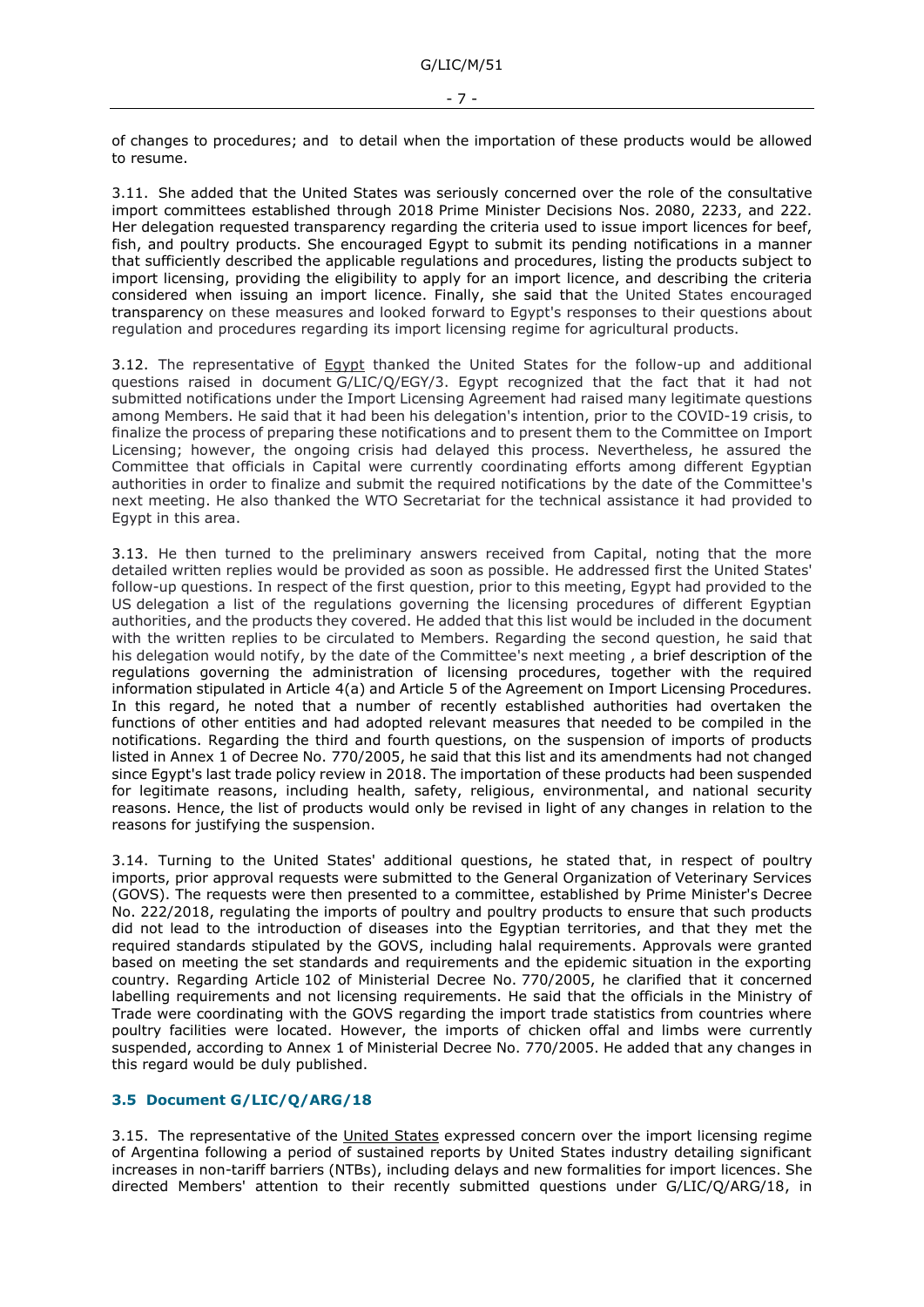response to a series of recent notifications made by Argentina under G/LIC/N/2/ARG/28. She asked Argentina to clarify some of these recent changes to its import licensing regime. She said that her delegation would also appreciate some basic statistical information for both automatic and non-automatic licences over the past three years.

3.16. The United States was interested in understanding Argentina's process for granting and refusing applications for import licences. Specifically, under what circumstances would Argentina refuse an application for a licence other than failing to meet the administrative criteria? She noted as an example that Argentina's recent notifications indicated the possibility of very broad information requests, on short notice, to applicants for non-automatic import licenses. Her delegation wished to better understand these information requests as well as any measures taken by Argentina to ensure that such information requests did not result in a trade restriction or in trade disruptive effects. Moreover, she asked Argentina to detail the basis on which the implementing authority made such information requests. For example, how did such requests relate to the measure being implemented through the licensing procedure? She thanked Argentina for receiving these questions and said that her delegation would have appreciated a response in writing as soon as possible.

3.17. The representative of Argentina thanked the United States for the questions, contained in document G/LIC/Q/ARG/18, about the most recent notifications from Argentina to the Committee. She informed the United States that their technical team was continuing to work on the responses, which would be provided shortly.

#### <span id="page-7-0"></span>**3.6 Document G/LIC/Q/BRA/25**

3.18. The representative of Brazil said that the Brazilian Government was still working to provide definite answers to the European Union's questions. In the meantime, she reiterated that Brazil did not differentiate between industrial and military nitrocellulose, and that it was a characteristic of this product that, regardless of the nitrogen concentration, it might pose risks, as it was the basis for the production of ammunition, explosives, and other defence products. For this reason, Brazil understood that the adoption of regulations for controlling and monitoring trade in nitrocellulose was a legitimate instrument of protection.

3.19. The representative of the European Union thanked Brazil for its short explanation and said that her delegation would intervene on this issue under item 5 of the agenda, where they had a specific point regarding Brazil's nitrocellulose regime.

## <span id="page-7-1"></span>**3.7 Document G/LIC/Q/EGY/2**

3.20. The representative of **Egypt** thanked the European Union for its continued interest in Egypt's import system. He noted that, after having provided answers to the questions contained in document G/LIC/Q/EGY/2, they had received additional questions from the European Union. He understood that this discussion would take place under agenda item 6 and said that he would intervene under that item.

#### <span id="page-7-2"></span>**3.8 Document G/LIC/Q/MMR/2**

3.21. The representative of Myanmar thanked the United States for its questions on import licensing procedures in Myanmar contained in document G/LIC/Q/MMR/1, and noted that Myanmar had provided its replies, in document G/LIC/Q/MMR/2, at the Committee's meeting of 4 October 2019. She added that Myanmar had no further comments at that stage and that, once she had received updates from Capital, she would communicate these to the United States via the Secretariat.

3.22. The representative of the United States thanked Myanmar for its engagement during the review period. She noted that her delegation had received timely responses to their questions and their subject matter experts in Washington were closely examining these. If there were any additional questions, the United States would submit these, via the Chairperson, for circulation to the Committee.

3.23. The Committee took note of the statements made.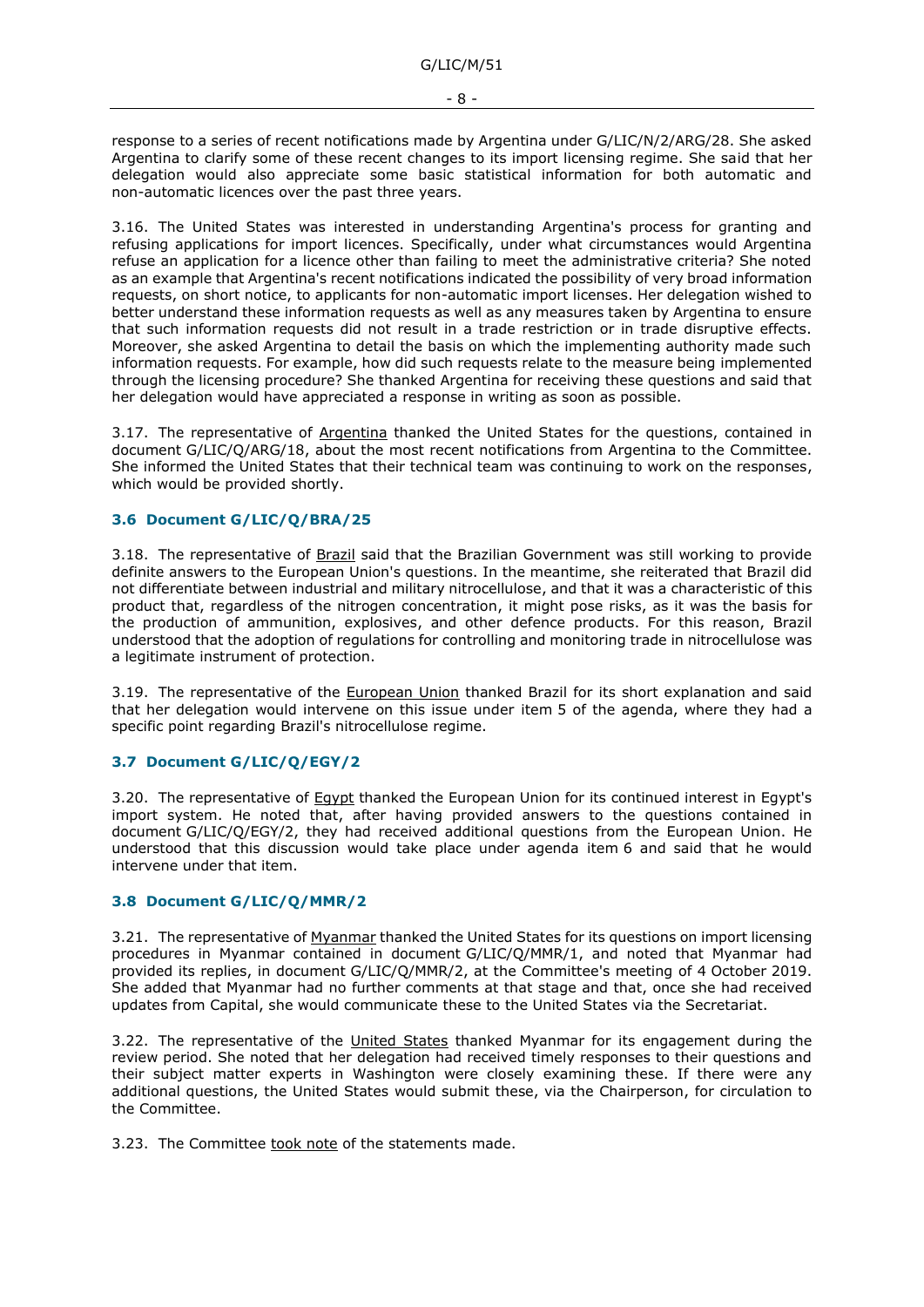## <span id="page-8-0"></span>**4 NOTIFICATIONS**

### <span id="page-8-1"></span>**4.1 Notifications under Article 5.1-5.4, 1.4(a), and 8.2(b) of the Agreement**

4.1. The Chairperson stated that over 200 N/2 notifications, submitted by 16 Members, had been listed for the Committee's consideration at this meeting. The large number of N/2 notifications could be explained in two ways. First, due to the COVID-19 pandemic and related travel and meeting restrictions, the spring formal meeting of the Committee had been cancelled, which caused delays in reviewing some notifications. Second, since the Committee's last meeting, a few Members had made tremendous efforts to provide missing information using the new notification template. In this regard, he thanked those Members that had made efforts to improve the transparency of their respective import licensing regimes. Due to the large number of notifications on the agenda, and with a view to making the review process more efficient, he proposed to review the notifications in groups following a sequence by notifying Member.

4.2. The following notifications under Article 5.1-5.4 were reviewed by the Committee: Argentina (G/LIC/N/2/ARG/28/Add.5, G/LIC/N/2/ARG/28/Add.6, G/LIC/N/2/ARG/28/Add.7, and G/LIC/N/2/ARG/28/Add.7/Corr.1); Costa Rica (G/LIC/N/2/CRI/4-G/LIC/N/2/CRI/24); European Union (G/LIC/N/2/EU/13); Hong Kong, China (G/LIC/N/2/HKG/14, G/LIC/N/2/HKG/15, G/LIC/N/2/HKG/15/Corr.1, and G/LIC/N/2/HKG/16); Indonesia (G/LIC/N/2/IDN/43 and G/LIC/N/2/IDN/44); Republic of Korea (G/LIC/N/2/KOR/3-G/LIC/N/2/KOR/23); Macao, China (G/LIC/N/2/MAC/1); Morocco (G/LIC/N/2/MAR/5 and G/LIC/N/2/MAR/5/Corr.1); Myanmar (G/LIC/N/2/MMR/2); Philippines (G/LIC/N/2/PHL/3-G/LIC/N/2/PHL/139); Kingdom of Saudi Arabia (G/LIC/N/2/SAU/2); Seychelles (G/LIC/N/2/SYC/1); Singapore (G/LIC/N/2/SGP/7); Switzerland and Liechtenstein (G/LIC/N/2/CHE/4, G/LIC/N/2/CHE/5 and G/LIC/N/2/CHE/6); Chinese Taipei (G/LIC/N/2/TPKM/8-G/LIC/N/2/TPKM/13, and G/LIC/N/2/TPKM/13/Rev.1); Thailand (G/LIC/N/2/THA/5); Ukraine (G/LIC/N/2/UKR/9); and Viet Nam (G/LIC/N/2/VNM/3- G/LIC/N/2/VNM/18).

4.3. The representative of the United States thanked the Philippines for the numerous notifications of legislation and regulations concerning import licensing and for updating their annual questionnaire notification. She brought Members' attention to document G/LIC/N/3/PHL/13 and the process for issuing SPS Import Clearances (SPSIC). She said that her delegation planned to submit questions in the coming days. However, she noted a few inconsistencies between the information notified and the reports that they had received regarding this regime. For example, in the reports that they had received regarding this regime. For example, in document G/LIC/N/3/PHL/13, the Philippines had stated that the application for the SPSIC only needed to be made before importation. However, they had received reports that in many cases applications had to be received well before the product was loaded from its country of origin. Once the product was on the water, SPSIC applications no longer appeared to be accepted at all. They asked the Philippines to clarify this requirement. Furthermore, she said that they would also appreciate more information about the decision-making process used to issue SPSICs. For instance, document G/LIC/N/3/PHL/13 stated that SPSICs were not intended to restrict the quantity or value of imports, but rather were used to safeguard human and plant health and prevent the spread of pests or diseases. However, they had received reports from industry where the government had refused to issue SPSICs for an extended period without citing these safeguard issues as the primary justification. She concluded that her delegation looked forward to submitting these questions to the Philippines in the near future and asked the Philippines to provide timely written responses addressing their concerns.

4.4. The representative of the Philippines thanked the United States for their comments and said that they would appreciate receiving inputs in writing for consultations with their Capital.

4.5. The Committee took note of the notifications and of the statements made.

#### <span id="page-8-2"></span>**4.2 Notifications under Article 7.3 of the Agreement**

4.6. The Chairperson noted that 36 notifications had been listed for consideration at this meeting. some of the notifications had been notified for 2020 and others had been notified for 2019 or earlier years. A number of new N/3 notifications had been submitted after the Airgram had been issued and these would be reviewed at the Committee's subsequent meeting.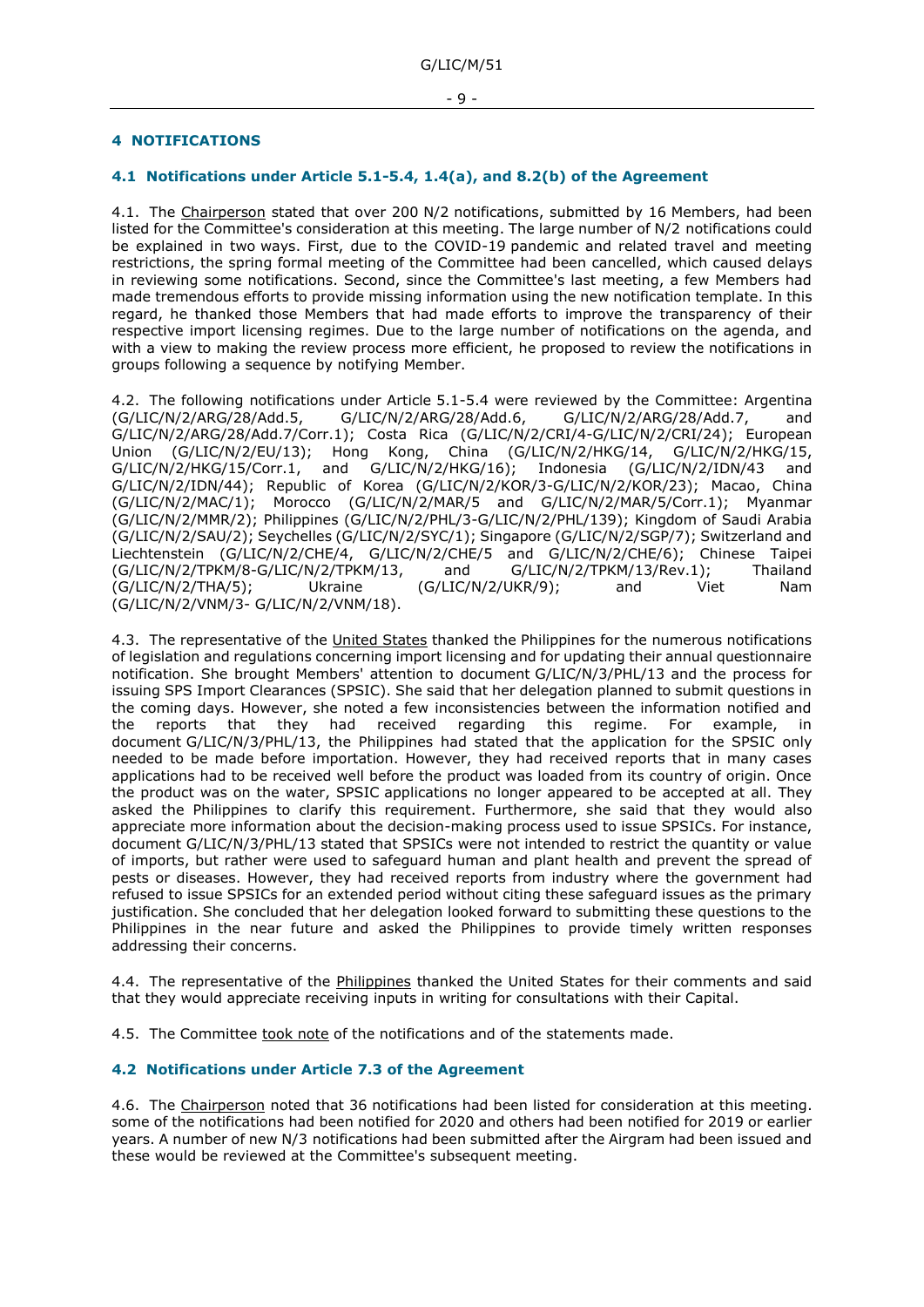4.7. The following notifications under Article 7.3 were reviewed by the Committee: Albania (G/LIC/N/3/ALB/8 and G/LIC/N/3/ALB/9); Kingdom of Bahrain (G/LIC/N/3/BHR/3); Cameroon (G/LIC/N/3/CMR/8); Canada (G/LIC/N/3/CAN/19); China (G/LIC/N/3/CHN/16, G/LIC/N/3/CHN/17, G/LIC/N/3/CHN/18 and G/LIC/N/3/CHN/18/Corr.1); Colombia (G/LIC/N/3/COL/13); Costa Rica (G/LIC/N/3/CRI/16); Cuba (G/LIC/N/3/CUB/10); El Salvador (G/LIC/N/3/SLV/4); European Union (G/LIC/N/3/EU/9); Hong Kong, China (G/LIC/N/3/HKG/23); India (G/LIC/N/3/IND/19); Indonesia (G/LIC/N/3/IDN/11); Japan (G/LIC/N/3/JPN/18); Kazakhstan (G/LIC/N/3/KAZ/4); Republic of Korea (G/LIC/N/3/KOR/12); Macao, China (G/LIC/N/3/MAC/23 and G/LIC/N/3/MAC/22/Corr.1); Malaysia (G/LIC/N/3/MYS/14 and G/LIC/N/3/MYS/14/Corr.1); Mauritius (G/LIC/N/3/MUS/9 and G/LIC/N/3/MUS/10); Montenegro (G/LIC/N/3/MNE/4 and G/LIC/N/3/MNE/4/Corr.1); New Zealand (G/LIC/N/3/NZL/6); Panama (G/LIC/N/3/PAN/11); Philippines (G/LIC/N/3/PHL/13); Russian Federation (G/LIC/N/3/RUS/5); Seychelles (G/LIC/N/3/SYC/3); Singapore (G/LIC/N/3/SGP/15); South Africa (G/LIC/N/3/ZAF/8); Switzerland-Liechtenstein (G/LIC/N/3/CHE/15 and G/LIC/N/3/CHE/16); Chinese Taipei (G/LIC/N/3/TPKM/10); Turkey (G/LIC/N/3/TUR/16); Ukraine (G/LIC/N/3/UKR/12); United States (G/LIC/N/3/USA/16); and Uruguay (G/LIC/N/3/URY/13 and G/LIC/N/3/URY/14).

4.8. The Chairperson recalled that only 15 Members, out of a total WTO membership of over 130 (counting EU Member States as one), had submitted new Replies to the Annual Questionnaire for the year 2020 so far. He encouraged those Members that had not yet done so to update and submit their N3 notifications as soon as possible.

4.9. The Committee took note of the notifications.

#### <span id="page-9-0"></span>**5 BRAZIL – IMPORTATION OF NITROCELLULOSE FOR INDUSTRIAL PURPOSES IN BRAZIL (EU FOLLOW-UP QUESTIONS – STATEMENT BY THE EUROPEAN UNION)**

5.1. The representative of the European Union thanked Brazil for its answers in document G/LIC/Q/BRA/25, concerning the Brazilian regime for the importation of nitrocellulose. She said that the European Union wished to understand whether importers listed under Brazilian law were the only importers that could be authorized to import industrial nitrocellulose to Brazil. Furthermore, they were seeking clarification as to whether Brazilian law permitted the importation of industrial nitrocellulose by foreign companies, their representations, or their local buyers, in the course of an international commercial transaction with a private party in Brazil. She recalled that Brazil had responded that the relevant legislation was being reviewed and that they would provide the European Union with definitive answers once this process had been concluded. For this reason, they requested Brazil to provide an update on the current situation regarding Brazil's legislation on the importation of nitrocellulose.

5.2. The representative of Brazil thanked the European Union for their continued interest in this matter. Her delegation had taken note of the European Union's remarks, which would be transmitted to Capital, and Brazil hoped to provide a definitive answer as soon as possible.

5.3. The Committee took note of the statements made.

#### <span id="page-9-1"></span>**6 EGYPT – IMPORT LICENSING REQUIREMENTS FOR CERTAIN AGRICULTURAL AND PROCESSED PRODUCTS - STATEMENT BY THE EUROPEAN UNION**

6.1. The representative of the European Union said that her delegation was concerned about certain measures recently implemented by Egypt and not notified to the WTO, namely a new decree on food import licensing, a ban on sugar imports, and quantitative restrictions on imports of meat and poultry. The new Decree No. 6/2006 on food import licensing provided that the National Food Safety Authority should take action on a licence request within 30 days; however, it did not stipulate what happened if the authority failed to do so. This might have led to significant delays, similar to those experienced in connection with Decree 43/2016 on the compulsory registration of exporters. Furthermore, the Decree mentioned the possibility for importers to be included on a White List but did not specify which objective conditions needed to be fulfilled for such inclusion, leading to a lack of transparency in this process. In addition, the Decree had entered into force one day after its publication, therefore not providing for an adequate transition period. And it only granted a six-month transition period for companies that already carried out importation services, while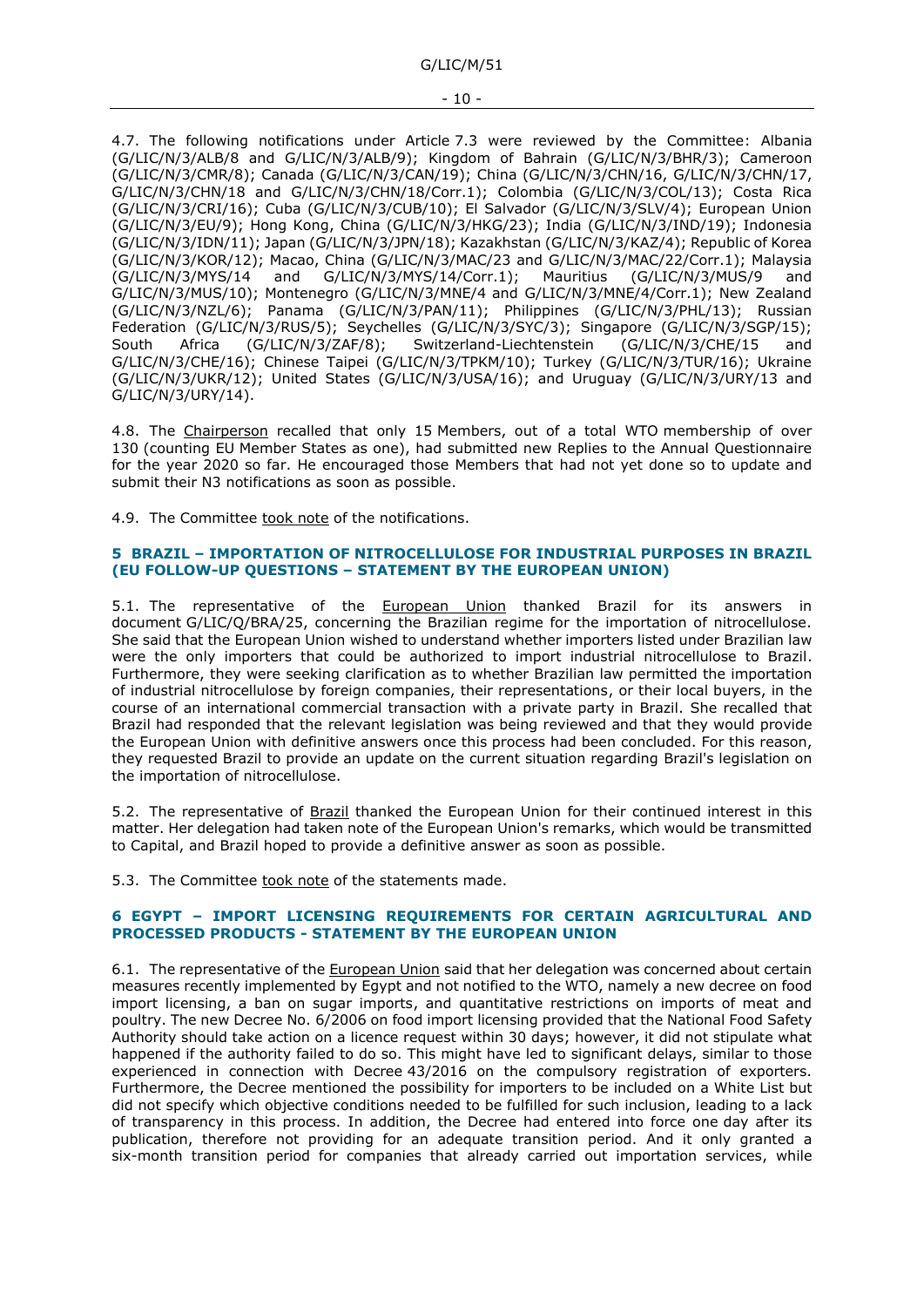allowing no possibility for companies that were in the process of planning such activities to adapt to the new measures, leading to legal and economic uncertainty.

6.2. Her delegation was also concerned about the possible double registration for food products falling under both Decree No. 6/2020 and Decree No. 43/2016. It appeared that exporters and importers of the very same food articles needed to be registered – exporters at the General Organization of Export and Import Control, and importers at the National Food Safety Authority – which created a substantial and unnecessary burden. Regarding import restrictions on meat and poultry, she noted that the system of import permits under Prime Minister's Decree No. 2080/2018 and Prime Minister's Decision No. 222/2018 was inconsistent with Article XI of the GATT (*de jure* and *de facto* import prohibition through quantitative restriction), as well as several provisions of the Agreement on Import Licensing Procedures. She added that the systems for granting import permits lacked full transparency, noting that the procedures of the relevant committees, and the calendars of their meetings, were not publicly shared. Rejections of import permits were communicated orally and without any possibility of appeal, and there were no rules stipulating under which conditions import permits were approved under each act.

6.3. Her delegation was asking Egypt to stop applying quantitative restrictions on imports of meat and poultry originating in the European Union, in compliance with WTO law and the EU-Egypt Association Agreement. She noted with concern the sugar ban/restrictions imposed by Egypt last June, followed by the ban's three-month extension, and invited Egypt to provide all relevant information justifying the import prohibitions applied to sugar under Decree No. 259/2020 and Decree No. 420/2020 extending the import restrictions in question. She recalled that the European Union had raised the issue with Egypt in the WTO Agriculture Committee in July 2020 but had not yet received a reply to its queries and concerns on the nature and motivation for such measure. She concluded that the European Union wished to be reassured regarding the date of termination of the measure and looked forward to receiving detailed written replies to its questions circulated in document G/LIC/Q/EGY/4.

6.4. The representative of the United States shared similar concerns to those of the European Union regarding Egypt's import licensing requirements for certain agricultural products. She asked Egypt to address these issues in a timely manner and to notify the Committee of all applicable regulations and procedures, listing the products subject to import licensing, providing the eligibility to apply for an import licence, and describing the criteria considered when issuing an import licence.

6.5. The representative of Egypt thanked the European Union and the United States for their statements and, in, particular, the European Union for providing his delegation, prior to this meeting, the points that the EU had intended to raise under this agenda item. He took the opportunity to clarify certain points regarding recent decisions and decrees by the Egyptian authorities.

6.6. First, on Decision No. 6/2020 on the rules organizing imports of food issued by the board of directors of the National Food Safety Authority (NFSA), he said that the Decision stipulated that importers of food products should be registered in the registry of licensed food importers. Food importers should not import food products until they had obtained the licence. The Decision had yet to be notified to the WTO. It aimed at ensuring the safety of imported food products and reducing the risks associated with imported food. The Decision would also lead to improved clearance times of imported food by ensuring that foreign suppliers applied the necessary food safety measures and international best practices in this regard and were able to trace and recall their products. The Decision covered matters related to the following: the documents required to apply for licences to import food; the validity period of the licence; the commitments that food importers must abide by; the commitments undertaken by the NFSA in relation to food importers; the financial obligations falling on food importers; and the cases in which the licence was suspended or cancelled. In order to ensure transparency, the Decision had been published in the Official Journal on 16 July 2020. It had also been published on the website of the NFSA. The Decision provided a six-month transitional period for currently operating food importers to obtain the stipulated licence and to be registered with the authority in order to ensure the smooth flow of trade and to avoid any trade disruptions. New food importers would register with the NFSA after submitting the required documents, including proof of registration in the importers registry at the Ministry of Trade and Industry.

6.7. He noted that there was therefore no uncertainty in the process. If importers were in the process of registering at the Ministry of Trade and Industry, a copy of this registration application was a prerequisite in the registration process at the NFSA. The Decision also stipulated a timeline of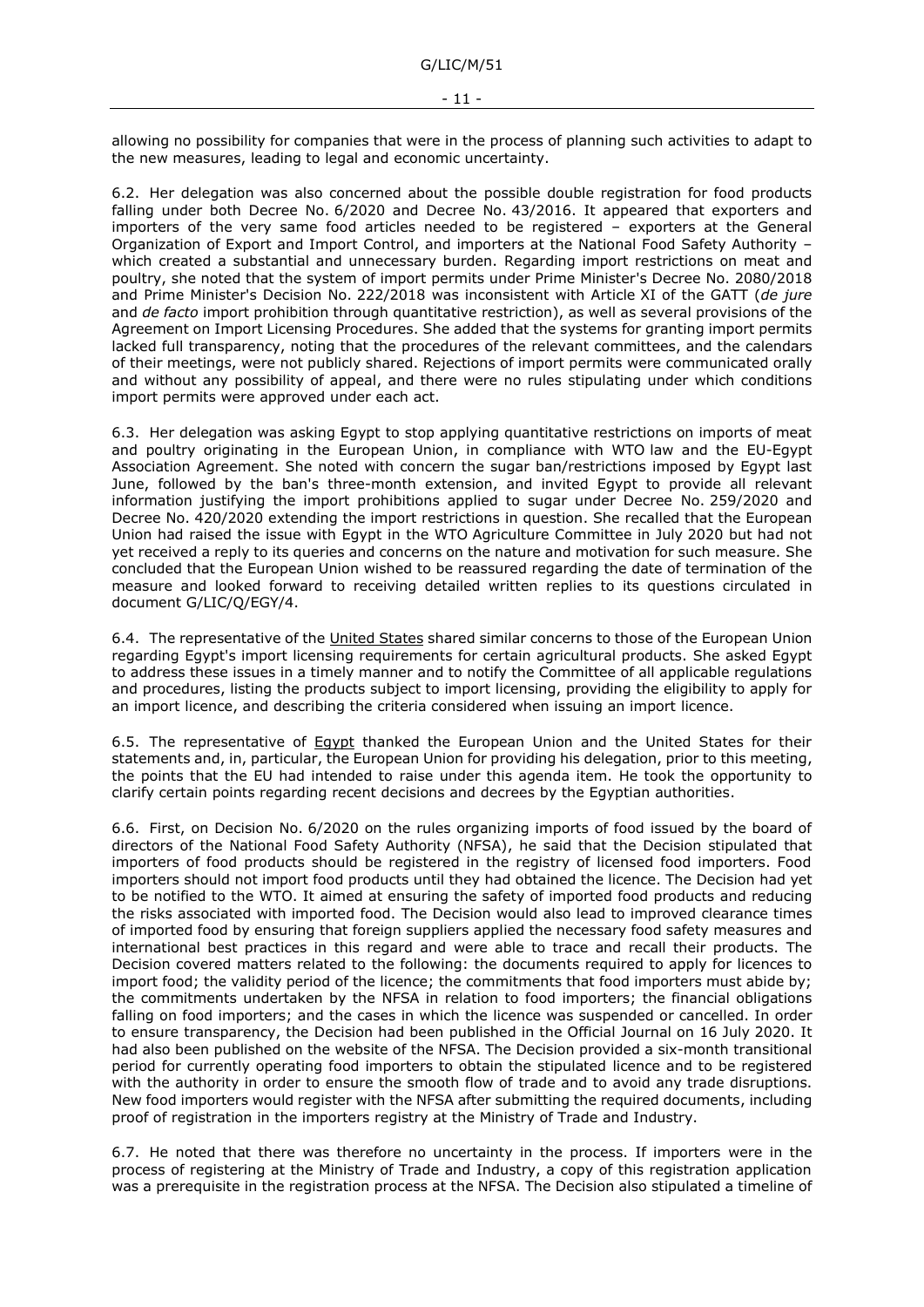G/LIC/M/51

30 days in which the NFSA would inform the applicant of whether or not his documents had satisfied the relevant requirements. If the submitted documents fulfilled the requirements, the applicant would be registered in the registry of licensed importers, and this information would be published on the website. If the applicant did not meet the requirements, and if the food safety requirements were not satisfied, they would be informed of the reasons and corrective action would be required. Regarding the point raised on the interlinkage with Decree 43/2016, he noted that not all food products were included in Decree 43/2016, whereas Decision 6/2020 covered imports of all food products as defined in the Decree. Concerning the White List of importers, he stated that this would be established by the NFSA, which would duly issue the requirements for adding importers to this list.

6.8. Second, on Prime Minister's Decree No. 2080/2018 and Prime Minister's Decision No. 222/2018, he said that these decrees did not create quantitative import restrictions. These two decrees aimed at regulating the imports of live animals, meat and meat products and poultry to ensure that imports of such products did not lead to the introduction of diseases and that they met the required standards stipulated by the GOVS, including the halal requirements. As per these two decrees, a committee had been established to look into the requests for the prior approval to import. Approvals were given based on meeting the set standards and requirements and the epidemiological situation of the exporting country. The committee also kept track of the imported quantities for statistical purposes. The two decrees and their relevant administrative procedures would be part of the regulations to be notified to the Committee on Import Licensing.

6.9. Third, regarding Decree 259/2020 and Decree 420/2020 imposing and extending the import restrictions on white sugar and raw sugar (except for imports based on an import approval), he confirmed that this import restriction was temporary in nature and was regularly reviewed. The initial imposition had taken place on 19 May 2020 and was intended to remain in place for three months. The latest decree had extended the restriction for a further three months. This measure had been imposed in order to deal with the problem of the temporary surplus caused by the sharp 30% decline in sugar prices.

6.10. Fourth, on the issue raised concerning Decree 43/2016 and whether it limited the number of suppliers that could be registered under one trademark, he confirmed that Decree 43/2016 stipulated no such limits. He said that it would have been beneficial if the European Union could have shared with Egypt the specific cases. Decree 43/2016 clearly set out the requirements for trademark owner companies and placed no such restriction. The provision on the registration of companies owning the trademark had been added in order to ensure the flow of exports of those companies, because otherwise it would have been necessary to register each distribution centre, including manufacturing plants entitled to supply the products bearing their trademark.

6.11. The representative of the European Union thanked Egypt for its preliminary replies to their questions and said that her delegation would also appreciate receiving Egypt's replies in writing.

6.12. The Committee took note of the statements made.

### <span id="page-11-0"></span>**7 INDIA – IMPORTATION OF PNEUMATIC TYRES - STATEMENT BY THE EUROPEAN UNION**

7.1. The representative of the European Union noted that India had adopted, on 12 June 2020, Notification No. 12/2015-2020 on "Amendment in Import Policy of Tyres", whereby imports of pneumatic tyres for motor cars, buses, lorries, motor scooters and motorcycles had been moved from the "free" category to the "restricted" category. The change in category implied that tyres could only be imported pending the granting of a licence. To the knowledge of her delegation, the measure at issue had not been duly notified to the WTO Import Licensing Committee. Additionally, importers had received no guidelines on how to proceed to obtain licences. There was a need for full clarity on both the procedure and the scope of the guidelines. She said that the European Union was concerned about the effect of this measure on imports of tyres, which had come to a halt since June 2020, and she urged India to comply with the notification requirements as set out under Articles 1.4 and 5 of the Import Licensing Agreement. She said that, in this context, India should provide to importers the rules and all information concerning procedures and requirements for the submission of applications. India should also officially inform the WTO Import Licensing Committee about the recent changes to the administrative procedure applicable to the importation of tyres. In addition, India should reconsider any implicit or explicit quantitative or other (for example, end-user principle)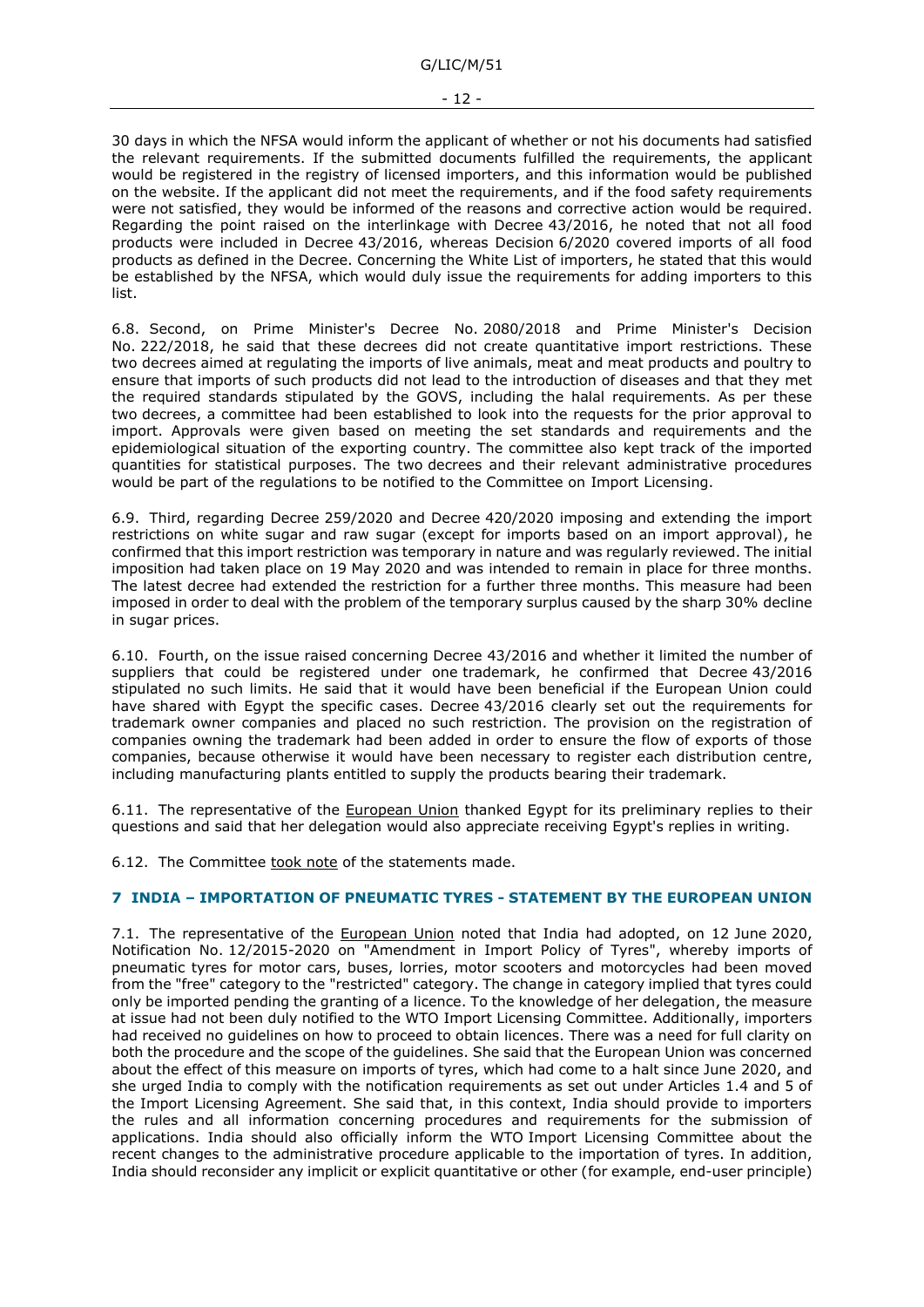restrictions on the import of replacement tyres that could run contrary to WTO rules. In conclusion, the European Union wished to enquire about the reasons that had led India to introduce this new measure, which by nature was restrictive and discriminatory, favouring local tyre producers.

7.2. The representative of Chinese Taipei shared the concerns raised by the European Union. He appreciated that India had provided the website link to download the documents for the application process for the exports of pneumatic tyres to India. However, his delegation had recently been informed by their companies that they had been facing difficulties since June because Indian importers' applications for import licences from the Indian Government were still pending. He noted that the fact that India had not yet issued import licences for the aforesaid applications constituted a ban on tyre imports. He urged India to comply with the regulations as set out under the Agreement on Import Licensing Procedures. He recalled that Members that institute licensing procedures or make changes to licensing procedures should notify the Committee within 60 days of their announcement. Furthermore, non-automatic licensing procedures should be implemented in a transparent and predictable manner and should not have any additional trade-restrictive or trade-distortive effects. He reiterated his delegation's concern over this matter and expressed the hope that India would carefully consider the impact of the measure and expedite the licence issuing process.

7.3. The representative of the United States supported the European Union's concerns regarding India's lack of notifications regarding its import procedures for tyres. She urged India to submit its notifications of the procedures for Notification No. 12/2015-2020 of 12 June 2020, and also to complete the annual questionnaire, in order for India to meet its transparency obligations under this Committee. In addition, she requested that India review and submit all pending applications in a timely manner.

7.4. The representative of the Republic of Korea thanked the European Union for raising this issue in a timely manner and echoed its concerns. He noted that India had introduced a new import policy on tyres in June 2020, with Notification No. 12/2015-2020, by changing the previous "free" policy to a new "restricted" policy. Thereafter, Korean companies had requested import licences on tyres, but the Indian Government had not replied to these requests and had not provided any explanation. He recalled that Article 3.2 of the Agreement on Import Licensing Procedures stipulated that "non-automatic licensing shall not have trade-restrictive or trade-distortive effects on imports additional to those caused by the imposition of the restriction". In addition, as stated in Article 3.5(f), the period for processing applications shall be "no longer than 60 days if all applications are considered simultaneously". Furthermore, the chapeau of the Agreement made clear that import licensing, particularly non-automatic import licensing, should be implemented in a transparent and predictable manner. Therefore, he concluded that it was clear that India needed to operate its import licensing policy on tyres in a transparent way, including by providing the relevant information on the process. Korea encouraged India to facilitate the import licensing process to prevent creating a barrier to free trade.

7.5. The representative of India thanked the delegations of the European Union, Chinese Taipei, the United States, and the Republic of Korea, for expressing their views on this matter. He stated that India had recently changed its import policy in respect of certain specific new pneumatic tyres and that they were in process of notifying these changes to the Committee. In this context, he stated that the implementation of licensing procedures by India was transparent and predictable. He noted that the application process for certain import licences was the same as for other import licences and that such licences were authorized for clearance every month by a facilitation committee. He added that the procedure for the issuance of such licences was provided under paragraph 2.50 and paragraph 2.51 of the Handbook of Procedures 2015-2020, which was available on the website of India's Directorate General of Foreign Trade.

7.6. The Committee took note of the statements made.

#### <span id="page-12-0"></span>**8 INDONESIA – IMPORT LICENSING REGIME FOR CERTAIN TEXTILES PRODUCTS - STATEMENT BY THE EUROPEAN UNION**

8.1. The representative of the European Union stated that, following the entry into force of Regulation No. 77/2019, imports of European Union origin of finished textiles items, notably carpets, were no longer possible in Indonesia. No licences were being issued for these products if they did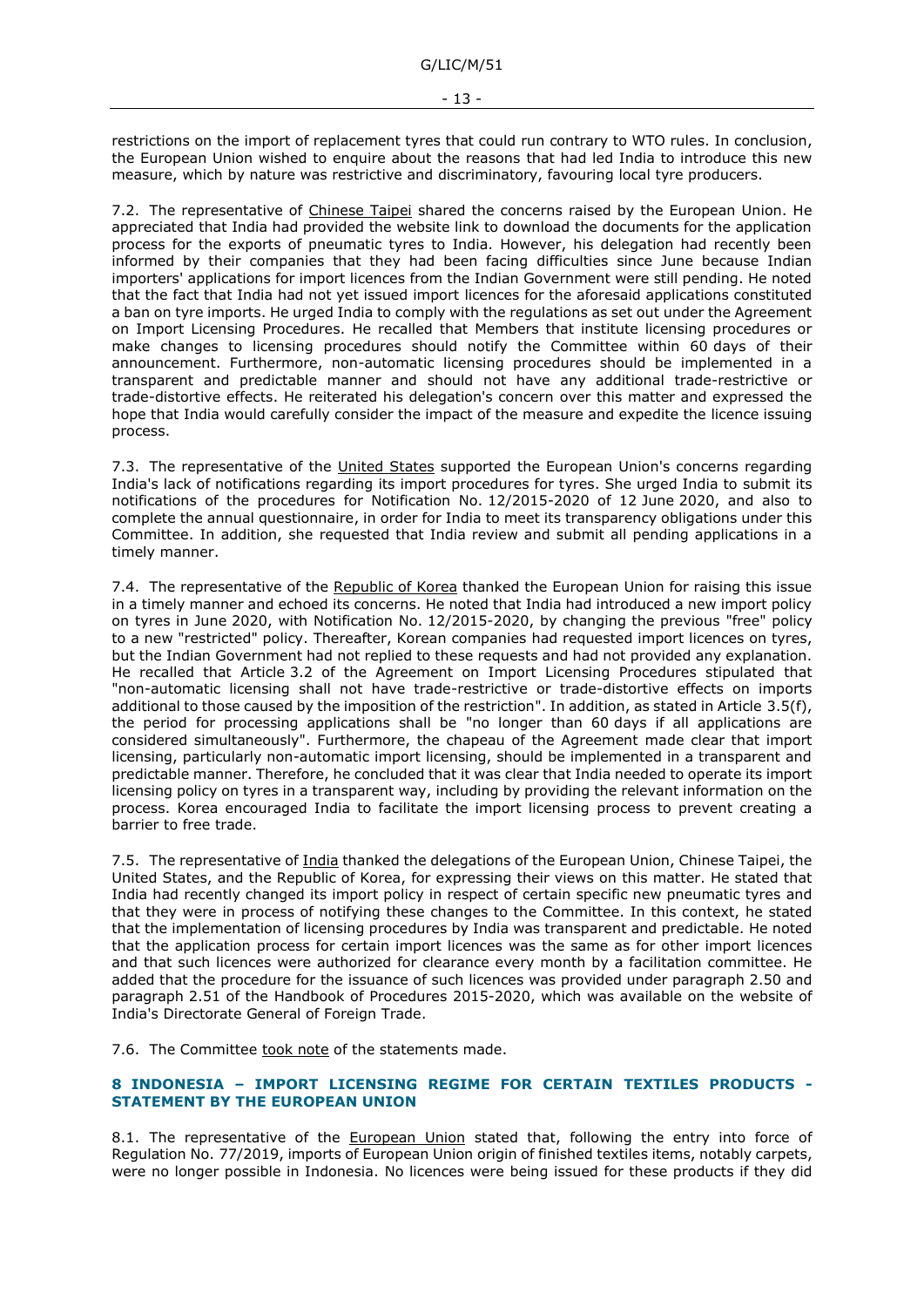not meet the requirements of the import licensing system, and only raw materials or supporting materials imported for further production processes could obtain licences. This had resulted in a prohibition to import finished textiles products, which was very concerning both for the product at issue and as a general precedent. She pointed out that, to that date, this measure had not been notified to the WTO Secretariat, which was inconsistent with WTO transparency obligations. In her delegation's view, this measure was inconsistent with Article XI of the GATT (*de jure* and *de facto*  import prohibition through quantitative restriction), and Articles 1 and 5 of the Agreement on Import Licensing Procedures (disproportionately cumbersome import licensing procedures and requirements). The European Union also considered that Indonesia's import regime for textiles products and textiles (falling within the list in the Annex to Regulation No. 77/2019, if imported for purposes other than further processing by domestic producer importers, their cooperating production parties, and/or small- and mid-sized industries) was also against the spirit and the letter of several provisions of the WTO Trade Facilitation Agreement. Therefore, the European Union urged Indonesia to re-evaluate the measure at issue and to bring it into conformity with all applicable WTO rules and procedures.

8.2. She also noted that the import regime for textile products and textiles under Regulation No. 77/2019 was just one of many similar import regimes recently adopted by Indonesia (for example, the most recent, Regulation No. 68/2020 on import provisions for footwear, electronics, and bicycles/tricycles, which had entered into force on 28 August 2020) with the clear and expressly stated objective of stimulating and protecting the domestic industry and curbing imports. This appeared to be protectionist in nature and was being pursued with policies, measures, and practices of dubious WTO consistency. She said that her delegation reserved its rights to provide further comments on this, including in other WTO meetings.

8.3. The European Union looked forward to discussing this matter both bilaterally with Indonesia, and within this Committee. It also looked forward to receiving Indonesia's replies to the following questions on Regulation No. 77/2019:

- (i) Could Indonesia please indicate how its import regime for textiles products and textiles meets the obligations under Article 1 of the Agreement on Import Licensing Procedures?
- (ii) Could Indonesia explain why it did not fulfil its transparency obligations under Articles 1 and 5 of the Import Licensing Agreement?
- (iii) In light of Indonesia having fallen short of these obligations, could Indonesia indicate whether traders, who were taken by surprise by the application of Regulation No. 77/2019 without advance notification to the WTO, could at least complete their importations into Indonesia under the previous regime?
- (iv) Could Indonesia indicate whether finished textiles products, listed in the Annex to Regulation No. 77/2019, may be imported into Indonesia for purposes other than further processing by domestic producer importers, their cooperating production parties, and/or small- and mid-sized industries?
- (v) If so, could Indonesia provide the following information:
	- (a) How many licences have been issued for the importation of finished textiles products for retail or trading purposes since the entry into force of Regulation No. 77/2019?
	- (b) What volumes of finished textiles products, imported for retail purposes or for trading, have entered Indonesia since the entry into force of Regulation No. 77/2019?
	- (c) From which country did the finished textiles products, imported for retail purposes or for trading, since the entry into force of Regulation No. 77/2019, originate?
- (vi) Could Indonesia indicate whether it believes that the import prohibition maintained under Regulation No. 85/2015, as last amended by Regulation No. 77/2019, is consistent with Article XI of the GATT?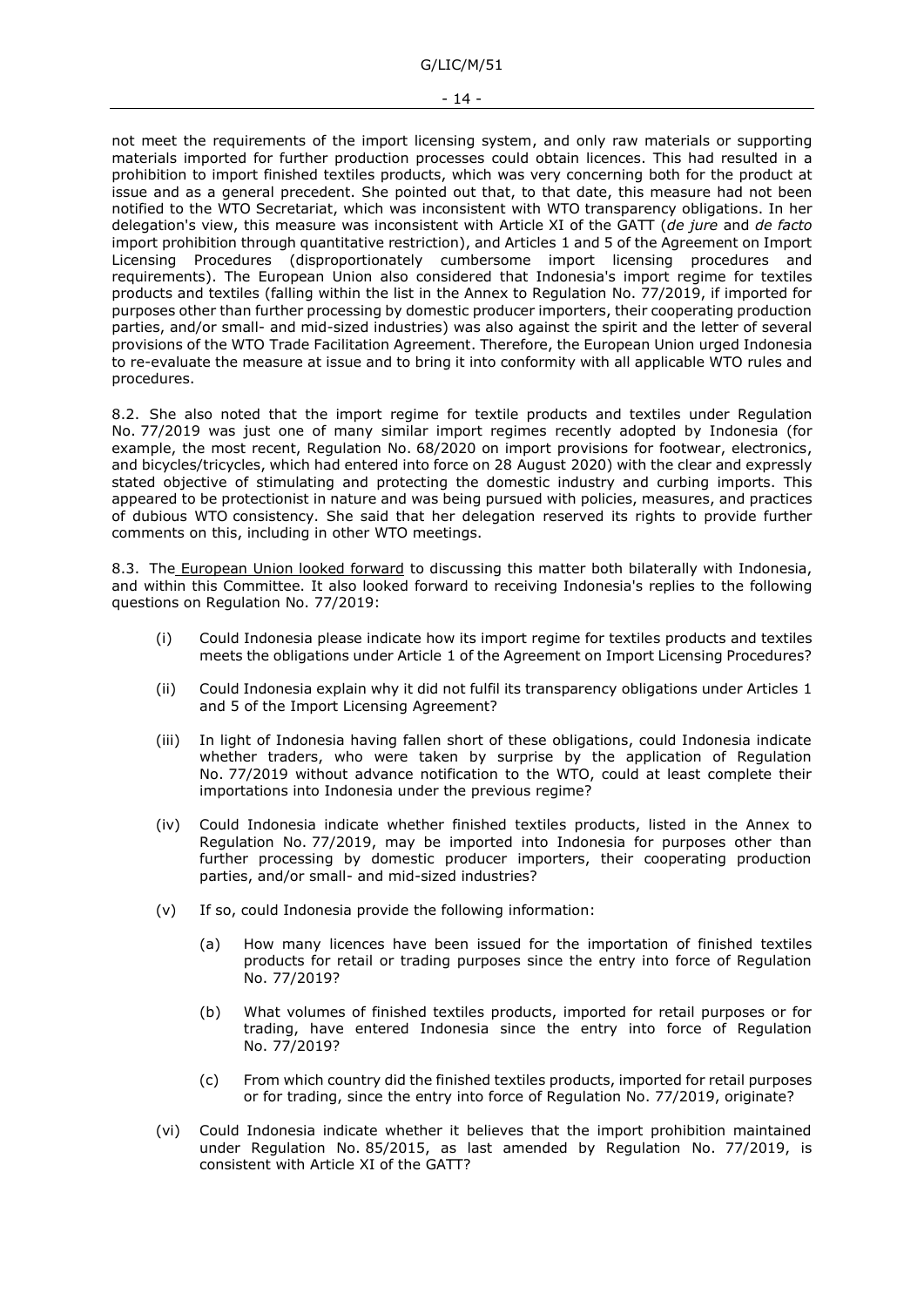(vii) If so, could Indonesia explain why, *de facto* if not *de jure*, no import licence has been issued, since the entry into force of Regulation No. 77/2019, for the importation of finished textiles products from the European Union for retail purposes or for trading?

8.4. The representative of the European Union concluded by saying that her delegation would submit these questions to Indonesia in writing and likewise looked forward to receiving Indonesia's replies in writing.

8.5. The representative of Indonesia expressed her delegation's gratitude to the European Union for its concern regarding the import licensing requirements for textiles and textiles products. She said that since Indonesia had not yet received the written questions from the European Union, the responses they would provide would be preliminary. She stated that the import regime for textiles and textiles products (TPT), had been updated following the entry into force, on 16 October 2019, of Indonesia's Ministry of Trade Regulation No. 77 of 2019 regarding the "Second Amendment on the Ministry of Trade Regulation No. 85/M-DAG/PER/10/2015 Regarding the Provisions on the Imports of Textiles and Textile Products". This regulation aimed at further increasing the effectiveness of the implementation of textiles and textiles products import policy. The Government of Indonesia took the European Union's concerns on this matter seriously and realized the importance of proper regulation to maximize trade and, at the same time, to prevent unnecessary trade barriers. Indonesia was also committed to complying with and to respecting the agreements that it had signed, including, in this case, the Import Licensing Agreement. Therefore, she concluded that her delegation would coordinate with the relevant parties to further investigate this issue in order to find a solution to it.

8.6. The Committee took note of the statements made.

#### <span id="page-14-0"></span>**9 THAILAND: IMPORTATION OF FEED WHEAT IN THAILAND – STATEMENT BY THE EUROPEAN UNION**

9.1. The representative of the European Union noted that Thailand had not submitted any annual notification of its import licensing procedures since 2013. She strongly encouraged Thailand to comply with its notification requirements and wanted to hear from Thailand about the reasons for this delay. She also expressed her delegation's concern regarding the import licensing procedures for feed wheat introduced by Thailand, and asked Thailand why these import licensing procedures had not been notified in accordance with Articles 1.4 and 5 of the Import Licensing Agreement. She reminded Thailand that her delegation had not yet received written replies to their questions submitted and circulated in documents G/LIC/Q/THA/3 and G/LIC/Q/THA/4. She reiterated her delegation's interest in understanding on what basis the measure, announced as temporary, could be maintained for so long, and when it would cease to apply. Her delegation also wished to receive a detailed description of the import licensing procedures to be applied.

9.2. She stated her delegation's request to receive relevant data about the actual situation of the market of corn in order to better understand Thailand's justification of the measure. Based on the information that the European Union had gathered, the average domestic prices had seen an increasing trend since the introduction of the measure in late 2016. She said that, as per their written questions, the European Union understood that the Government of Thailand had launched a support programme for corn production in September 2018 in order to provide incentives to rice farmers to divert their farming to corn during the drought period and to fill in the gap between the domestic demand for corn (8 million MT) and the domestic production (5 million MT). The programme provided both financial support (minimum price guarantee, crop insurance premium subsidy, and soft loans for inputs and management costs in the post harvesting period) and non-financial support (marketing and technical assistances) to farmers who switched their farming from rice to corn, which seemed to contradict the alleged market oversupply of domestic corn. Therefore, the European Union asked Thailand to clarify how its government support for the expansion of corn production could be reconciled with the alleged market oversupply of domestic corn.

9.3. In addition, she noted that the above-mentioned support programme had ended in September 2019. A deficiency payment scheme had subsequently been put in place, starting from December 2019, with an even higher guaranteed price (8.5 Baht/KG compared to 8 Baht/KG under the production support programme). Noting that it had not yet done so, her delegation encouraged Thailand to notify these support programmes and measures to the WTO Agriculture Committee in a timely manner.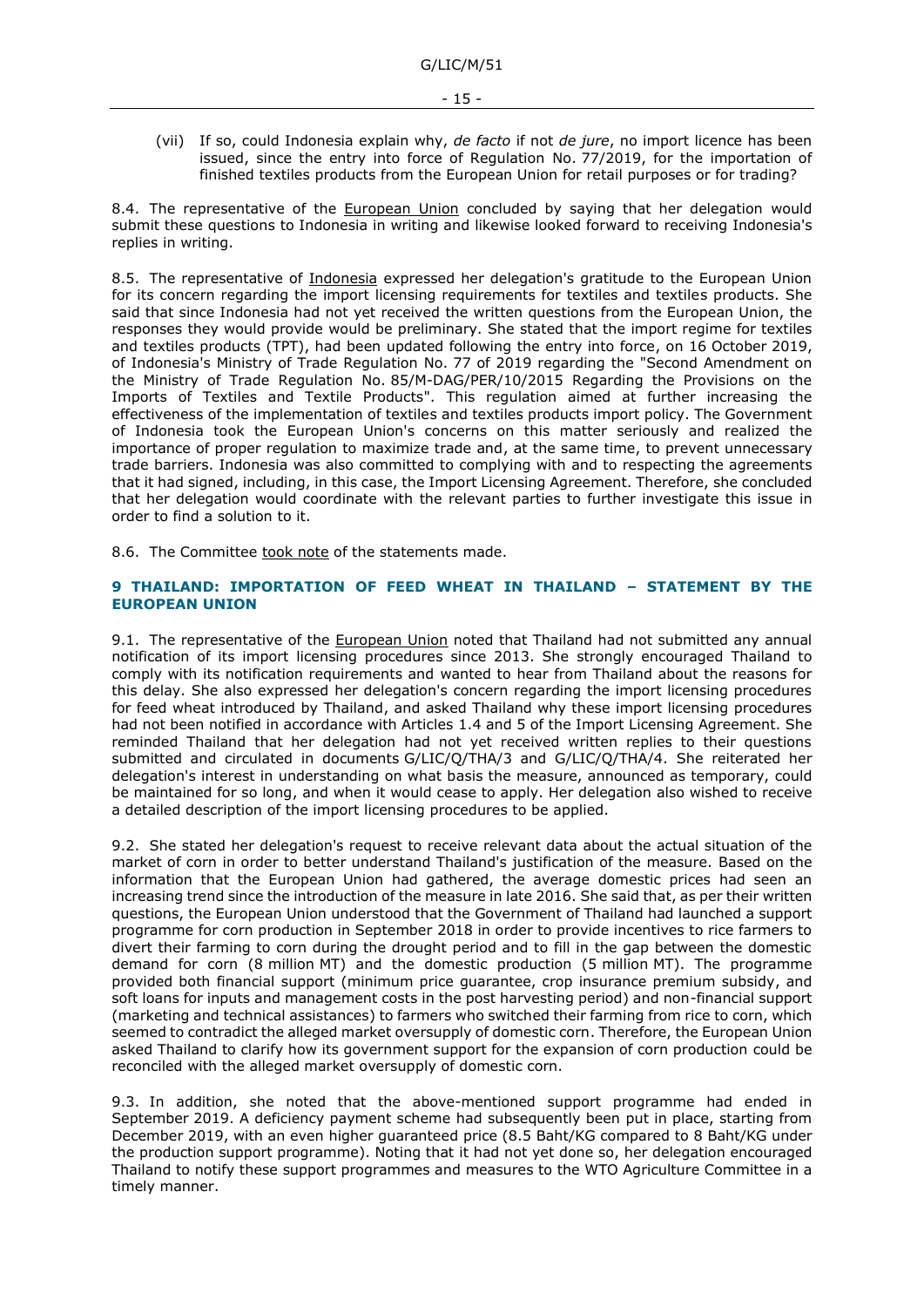9.4. In conclusion, she stated that, setting aside its earlier questions on the market situation, the European Union had a significant concern about the WTO compatibility of Thailand's import licensing regime for feed wheat. The European Union was looking forward to receiving detailed written replies to its questions circulated in document G/LIC/Q/THA/3 and document G/LIC/Q/THA/4.

9.5. The representative of Thailand thanked the European Union for their questions regarding the importation of feed wheat and informed the Committee that, from January to August 2020, Thailand had imported approximately 1.14 million tonnes of feed wheat, an increase from the same period in 2019, in which the import volume had been approximately one million tonnes. Furthermore, between 2017 and 2019, Thailand's average import volume of feed wheat had been 1.72 million tonnes annually. Her delegation expected that the total import volume of feed wheat in 2020 would be similar to previous years. She said that her delegation had consulted with relevant stakeholders in Thailand, including farmers and industries, with a view to improving the supply chain of animal feeds. Thailand would review this measure, which required an in-depth examination of various factors, as well as a comprehensive analysis of its economic and social impact. She stated that her delegation looked forward to sharing further information in due course. Regarding notification, she recalled that Thailand had submitted a notification under Article 7.3 of the Agreement on 18 September, which had been circulated to Members on 6 October 2020, document G/LIC/N/3/THA/7.

9.6. The Committee took note of the statements made.

#### <span id="page-15-0"></span>**10 CHINA – CHANGES TO IMPORT LICENSING FOR CERTAIN RECOVERABLE MATERIALS - STATEMENT BY THE UNITED STATES**

10.1. The representative of the United States said that her delegation had significant concerns about the changes to import licensing surrounding China's implementation of its import ban on solid waste, including recyclable materials such as certain plastic and paper scrap, while allowing certain "recycled raw materials" such as copper, aluminium, and brass to be imported as long as those materials met strict purity standards. The United States also had concerns with apparent fundamental differences between requirements for foreign and domestic commodities. She said that these abrupt restrictions and progressively restrictive bans had left many United States recyclers without viable alternative processing capacity. The global shortfall in processing capacity had also caused the decline and, in some cases, collapse in prices for some recyclable materials. She noted that the pervasive market instability engendered by China's measures had led to a halt in recycling among some US municipal recycling programmes, resulting in the incineration or landfill disposal of otherwise saleable commodities. She recalled that the United States had raised the issue of certain recyclable materials at several previous meetings of the Committee. The United States had also asked China to notify to the Committee any changes to its import licensing regime. Unfortunately, China had yet to provide information about its current licensing procedures and any planned changes that would have been sufficient to alleviate their concerns. She asked China if they had considered less trade-restrictive alternatives to outright bans on materials.

10.2. She added that the United States also had concerns that certain scrap materials, such as bundled recycled newspaper, would be banned, whereas other more processed scrap materials, such as pulped paper and "smelter ready" metals, would be allowed. In this respect she asked China to explain the scientific basis it used to determine which categories of scrap materials were safe and which were not. She also asked China to explain the new import licensing requirements under this policy and to state when it would notify these changes to this Committee.

10.3. Going forward, the United States asked that China adhere to its notification obligations in a timely manner under the Agreement on Import Licensing Procedures with respect to any new import measures. Finally, she reiterated her delegation's prior request that China halt its implementation of the existing and planned measures. She stated, as she had noted in her intervention, that China's scrap ban was having a detrimental effect on global recycling markets and might, in fact, cause more environmental damage than good in the long-term.

10.4. The representative of China thanked the United States for their concerns on this issue. He said that solid waste was different from other normal goods due to its inherent polluting attributes. He noted that the contaminants and residues generated by the disposal process of solid waste caused serious environmental pollution and harmed human, animal, and plant health heavily.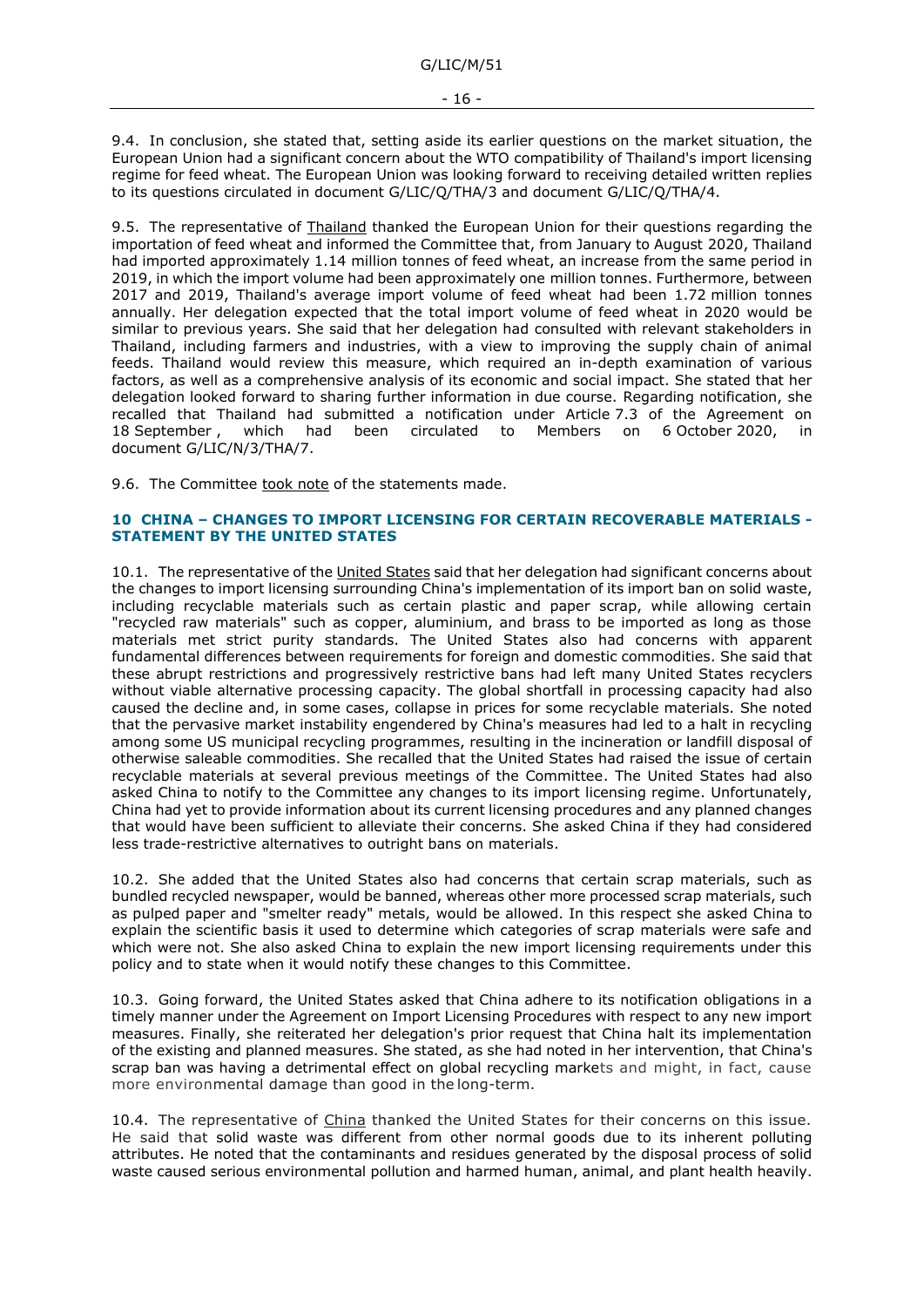China, as a developing country, had suffered for decades because of the solid waste imported into China from other countries. Given the great challenges in addressing environmental pollution, it was imperative for China to implement measures to limit the negative effect of importing and processing solid waste. From a worldwide perspective, the danger of solid waste had been acknowledged by almost every country. According to the Brussels Convention and other internationally accepted principles, every country had the obligation to properly handle and dispose of its domestically produced solid waste. He said that his delegation hoped that exporting countries could live up to their international responsibilities to handle and dispose of their own solid waste rather than seeking to realize benefits at the cost of the environment of other countries. Regarding transparency, he said that China had fully taken into consideration its obligations under the WTO during the process of developing its relevant policies; it had also notified the relevant measures to the WTO. He added that his delegation would fully notify other measures, as required by other agreements. He said that his delegation had taken note of the concerns of the United States and that these would be transmitted to their Capital in due course.

10.5. The Committee took note of the statements made.

### <span id="page-16-0"></span>**11 INDIA – IMPORT LICENSING REQUIREMENT FOR BORIC ACID - STATEMENT BY THE UNITED STATES**

11.1. The representative of the United States said that her delegation had been concerned for some time over India's import licensing requirements for boric acid, particularly with respect to the burdensome end-use certificates necessary for importation. She recalled that her delegation's concerns had begun more than a decade ago, when India's Ministry of Commerce and Industry had introduced a rule stating that "imports of boric acid for non-insecticidal purposes will be subject to an import permit issued by the Central Insecticide Board and Registration Committee under the Ministry of Agriculture". The import application required an applicant to attest "that imported material is not for sale but for use as per our own requirement as stated in this application." This statement required that non-insecticidal boric acid could only be imported directly by a manufacturer and prevented independent traders from importing boric acid for resale purposes. The rule also required the importer of non-insecticidal boric acid to provide the precise end-use of the product prior to importation, as well as the historical import and production data of the finished product. This information was subject to a formal government review process.

11.2. In addition, she noted that Indian importers had expressed frustration because, in import licensing applications, they were required to supply information on the past consumption of boric acid and production of the finished product, which was information often unavailable to importers. Her delegation continued to request that India explain why boric acid, which had a toxicity level roughly equivalent to that of table salt, was the only insecticide that required an import permit for non-insecticidal use, considering its low toxicity level compared to other insecticides that did not require an import permit.

11.3. In closing, she said that her delegation continued to request India to amend its Schedule-I (Imports) of the ITC (HS) Classifications of Export and Import Items in order to eliminate the requirement that imports of boric acid for non-insecticidal purposes must obtain an import permit. She hoped that their recent bilateral negotiations in this area would bring about a mutually beneficial resolution.

11.4. The representative of India thanked the United States for their continued interest in the matter relating to imports of boric acid, but said that India had already submitted its relevant replies in documents G/LIC/Q/IND/12, G/LIC/Q/IND/14, G/LIC/Q/IND/16, and G/LIC/Q/IND/22, explaining in detail the policy objectives of the measure as well as issues relating to its implementation. In the case of boric acid imported for non-insecticidal use, such imports were exempted from the requirement of registration under the India Insecticide Act, and import permits were issued instead on the basis of certificates of end use. Domestic producers had to conform to similar measures, including the declaration of production and sales information in this regard. Moreover, an end-use certificate was a prerequisite for making an application for an import permit for insecticides for noninsecticidal use. It was applicable to all insecticides that were proposed to be imported for noninsecticidal uses.

11.5. The Committee took note of the statements made.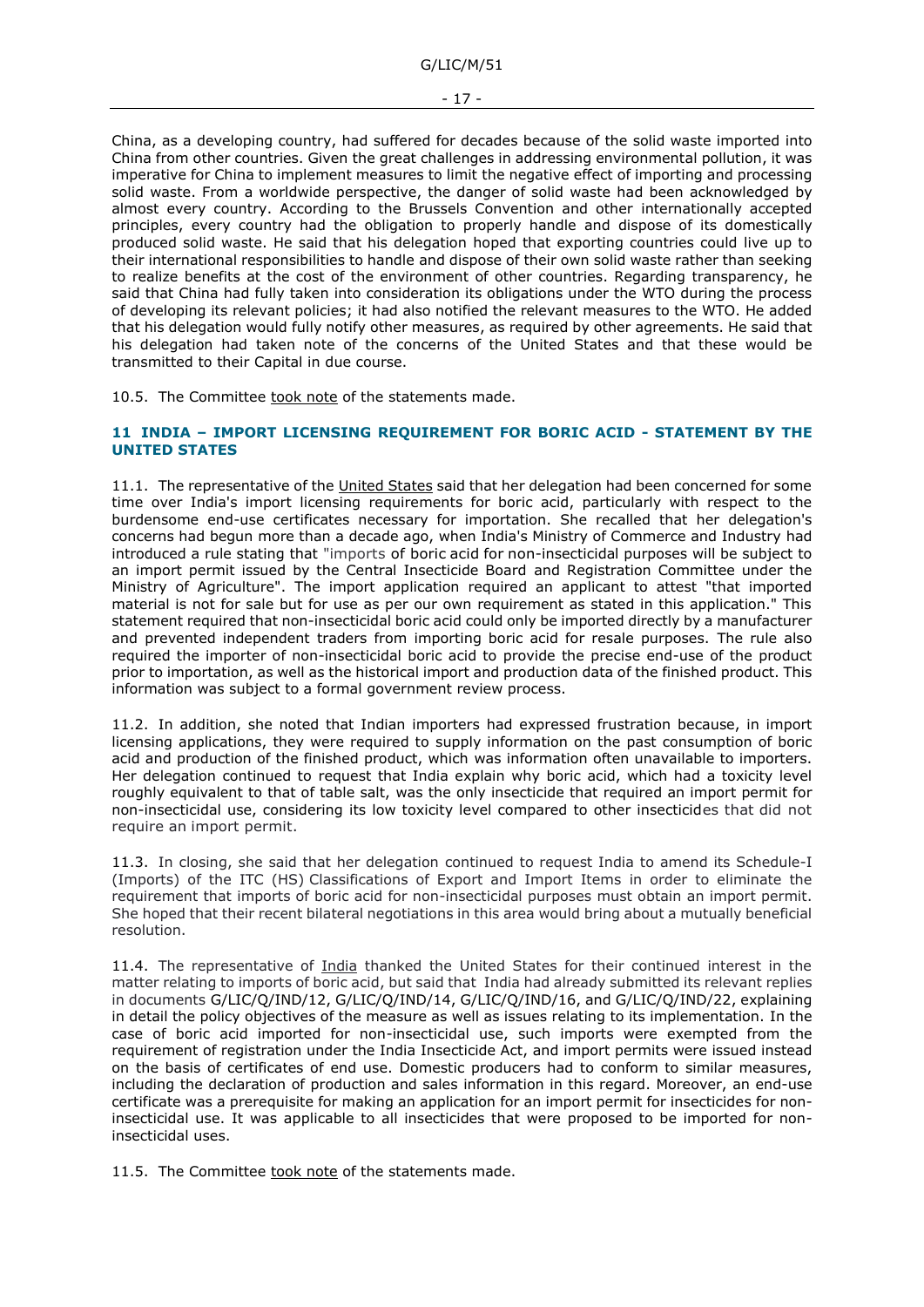#### <span id="page-17-0"></span>**12 INDONESIA – IMPORT LICENSING REGIME FOR CELLPHONES, HANDHELD COMPUTERS, AND TABLETS - STATEMENT BY THE UNITED STATES**

12.1. The representative of the United States said that, as the Committee was well aware, the United States held a long-standing concern over Indonesia's import licensing regime and, in particular, the import licensing requirements for cell phones, handheld computers, and tablets. The United States, and other Members, had been raising this issue since 2013, both in this Committee and bilaterally. She regretted that her delegation was obliged to raise this issue again on this occasion. She recalled that, in past questions to Indonesia, the United States had sought clarity regarding the specific requirements of Indonesia's import licensing regime, and an understanding of the rationale for the requirements overall. Her delegation acknowledged the responses provided by Indonesia in May 2017. Unfortunately, as previously noted, Indonesia's responses had not resolved their concerns over these import licensing requirements, and in some instances had not sufficiently addressed the questions being asked.

12.2. She stated that her delegation continued to seek Indonesia's explanation for why the requirements of the import licensing regime treated 3G and 4G technology differently. They also continued to seek an understanding of why Indonesia required both a licence to import generally, which divided companies into those that imported for further processing ("API-P") and those that imported finished products ("API-U"), as well as a separate licence for specific products, in this case for 4G LTE products, including a requirement to obtain a recommendation from the specific ministry with regulatory responsibility.

12.3. She noted that it remained unclear whether domestic companies were subject to requirements equivalent to those imposed upon importers. For example, there appeared to be a different requirement for domestic companies with regard to the use of distributors. When asked to identify similar requirements for domestic producers, Indonesia had provided no specific information. And based on Indonesia's responses to date, it appeared clear that Indonesia's system favoured imports meant for further processing (that is, in-country assembly) as opposed to imports of finished products.

12.4. She underlined that the issues that the United States had raised today, and on multiple previous occasions, were serious. In their view, these import licensing requirements had distorted trade and investment in an important and dynamic sector that was of significance to both the United States and the global economy. She further noted that the proliferation of burdensome import licensing measures in Indonesia and, in particular, those that mandated the purchase of local goods, had had a negative impact on Indonesia's reputation among investors. Her delegation believed that such policies were to Indonesia's own detriment and noted that Indonesia's ICT Minister had estimated that Indonesia was losing nearly two trillion rupiah (US\$135 million) annually from illegal cell phone imports.

12.5. She drew the Committee's attention to the information that, in their recent engagement, Indonesia had stated that it intended to undertake a comprehensive review of the local content requirements attached to its import licensing regime for 4G products. Therefore, her delegation was concerned that, despite this commitment, Indonesia had recently issued a new regulation, Ministry of lndustry Regulation 22 of 2020, that appeared intended to expand to other electronic products the local content requirements attached to this import licensing regime. The United States asked that the Indonesian delegation provide an update to the Committee on the status of this comprehensive review.

12.6. Lastly, she said that her delegation appreciated that Indonesia had notified some of these measures to this Committee. However, they continued to urge Indonesia to notify all of the associated measures, including Ministry of Industry Regulations 108/2012, 68/2016, and 29/2017, KOMINFO Regulations 7/2019 and 16/2018, and KOMINFO Circular Letter 518/2017. And they continued to urge Indonesia to reconsider these import licensing requirements for cell phones, handheld computers, and tablets.

12.7. The representative of the European Union echoed the statement by the United States. She said that her delegation shared the same concerns and invited Indonesia to eliminate its burdensome and discriminatory licensing requirements. Her delegation was also looking forward to receiving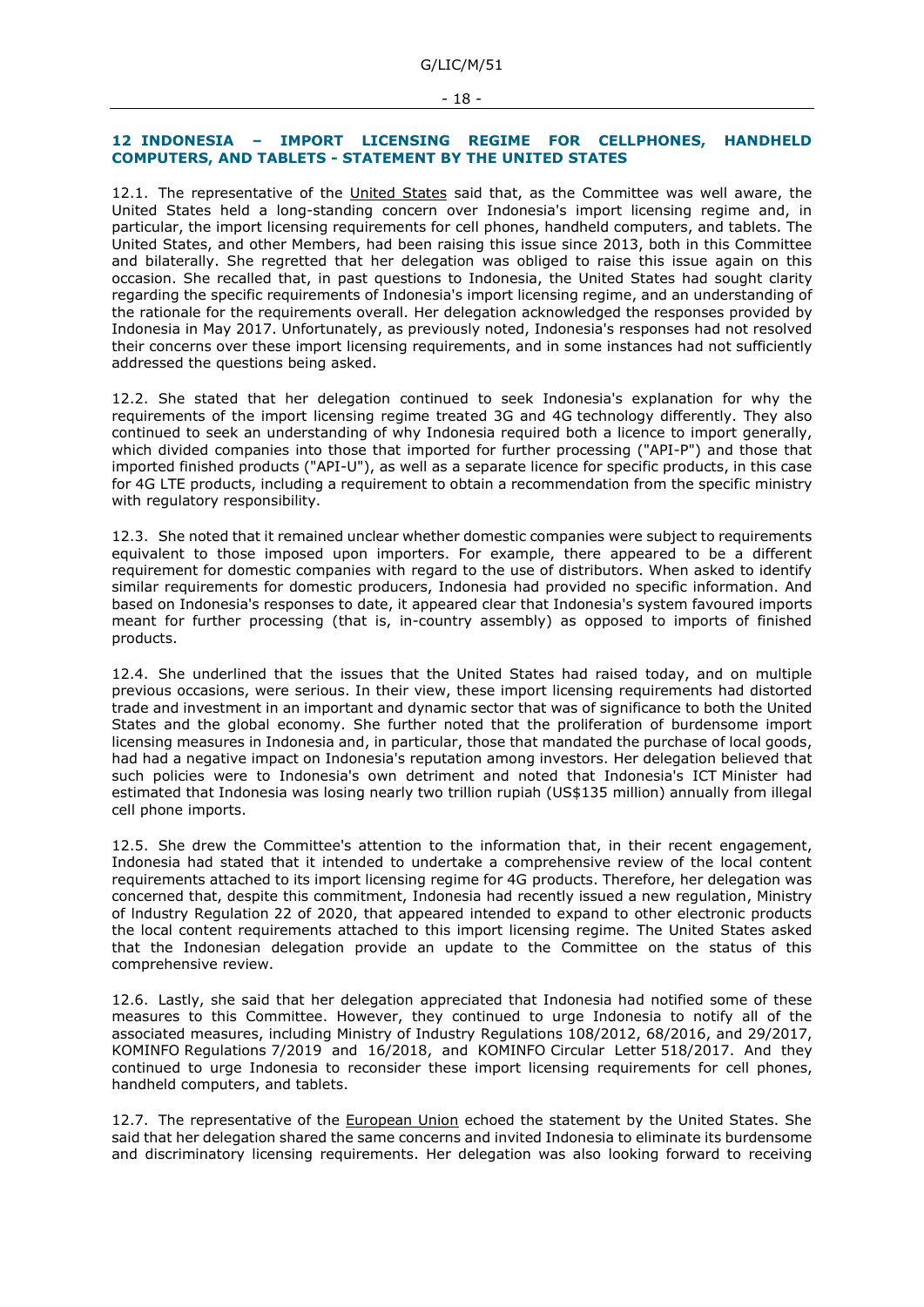updated information from Indonesia, including Indonesia's replies to the questions and comments from the United States.

12.8. The representative of Indonesia thanked the United States for their continued interest in Indonesia's import licensing regime for cell phones, handheld computers, and tablets. In responding to the concerns expressed by the United States, she referred to their responses at previous meetings of the Committee. She said that the Government of Indonesia was committed to providing easy and straightforward import licensing procedures, especially for cell phones, handheld computers, and tablets, by digitalizing the submission of the application for import approval. She noted that the time required was relatively short, when the documents submitted met the relevant requirements. In terms of transparency, she said that the regulations could be easily accessed on the website of the Ministry of Trade of the Republic of Indonesia [\(http://jdih.kemendag.go.id/peraturan\)](http://jdih.kemendag.go.id/peraturan). Regarding the local content requirement, she said that Indonesia was willing to discuss the issue in the Committee on Trade-Related Investment Measures.

12.9. The Committee took note of the statements made.

### <span id="page-18-0"></span>**13 INDIA – QUANTITATIVE RESTRICTIONS ON CERTAIN PULSES – STATEMENT BY CANADA AND AUSTRALIA**

13.1. The representative of Canada stated that, as the largest supplier of pulses to India, Canada had been most negatively affected by India's measures to limit the import of pulses. Pulses were an important source of protein for many Indian consumers and Canada was a high quality and reliable supplier. Canada was disappointed that India continued to use quantitative restrictions on the import of dried peas and other pulses. This situation had been going on for more than two years. It was difficult for Canada to see how India could still be claiming that these measures were temporary.

13.2. He recalled that, on 28 March 2020, the Government of India had extended certain requirements and established new, more stringent requirements, designed to further limit the importation of dried peas in the fiscal year 2020/2021, including: a requirement that all shipments of dried peas entered via the port of Kolkata; a minimum import price for dried peas set at around six times the price at which imported dried peas had traditionally been traded; and a quantitative restriction allocation of 0 MT for the import of yellow dried peas, which implicitly banned all imports of yellow peas into India. He said that Canada was especially interested to know if India could provide its rationale for setting the dried peas quota to zero tonnes for yellow peas. His delegation had previously expressed its views on the consistency of India's quantitative restrictions with its WTO obligations. Canada was concerned about India's continued trend towards establishing even more stringent import restrictive measures, while ignoring the fundamental rules of the GATT and the Agreement on Agriculture.

13.3. In its response to the questionnaire on import licensing, document G/LIC/N/3/IND/19, submitted to the Committee on 30 October 2019, India had specified that its import restrictions were being maintained on the grounds of protection of human health or safety, animal or plant life or health, security and the environment. Furthermore, at the June 2020 Council for Trade in Goods, India had justified these quantitative restrictions, minimum import prices, and discretionary import licensing procedures (such as limiting imports to one single port of entry), by arguing that Article 4.2 of the Agreement on Agriculture did not envisage the tariffication of temporary or short-term measures, and by claiming the public morals exception under GATT Article XXI.

13.4. Canada questioned the validity of such a rationale. Moreover, India had not responded to Canada's request to clarify how these stated objectives were advanced through India's quantitative restrictions on dried peas and other pulses, and why less trade-distorting approaches had not been considered. He underlined that the elimination of quantitative restrictions was a fundamental principle of the GATT and of the Agreement on Agriculture. Indeed, Article 4.2 of the Agreement on Agriculture prohibited the use of agriculture-specific non-tariff measures. Such measures included quantitative import restrictions, minimum import prices, and discretionary import licensing, such as those being used by India. In conclusion, he reiterated his delegation's call for India immediately and expeditiously to review its trade-restrictive measures put in place on pulses and to implement alternative, WTO-consistent policy options that promoted a predictable and transparent import regime for pulses.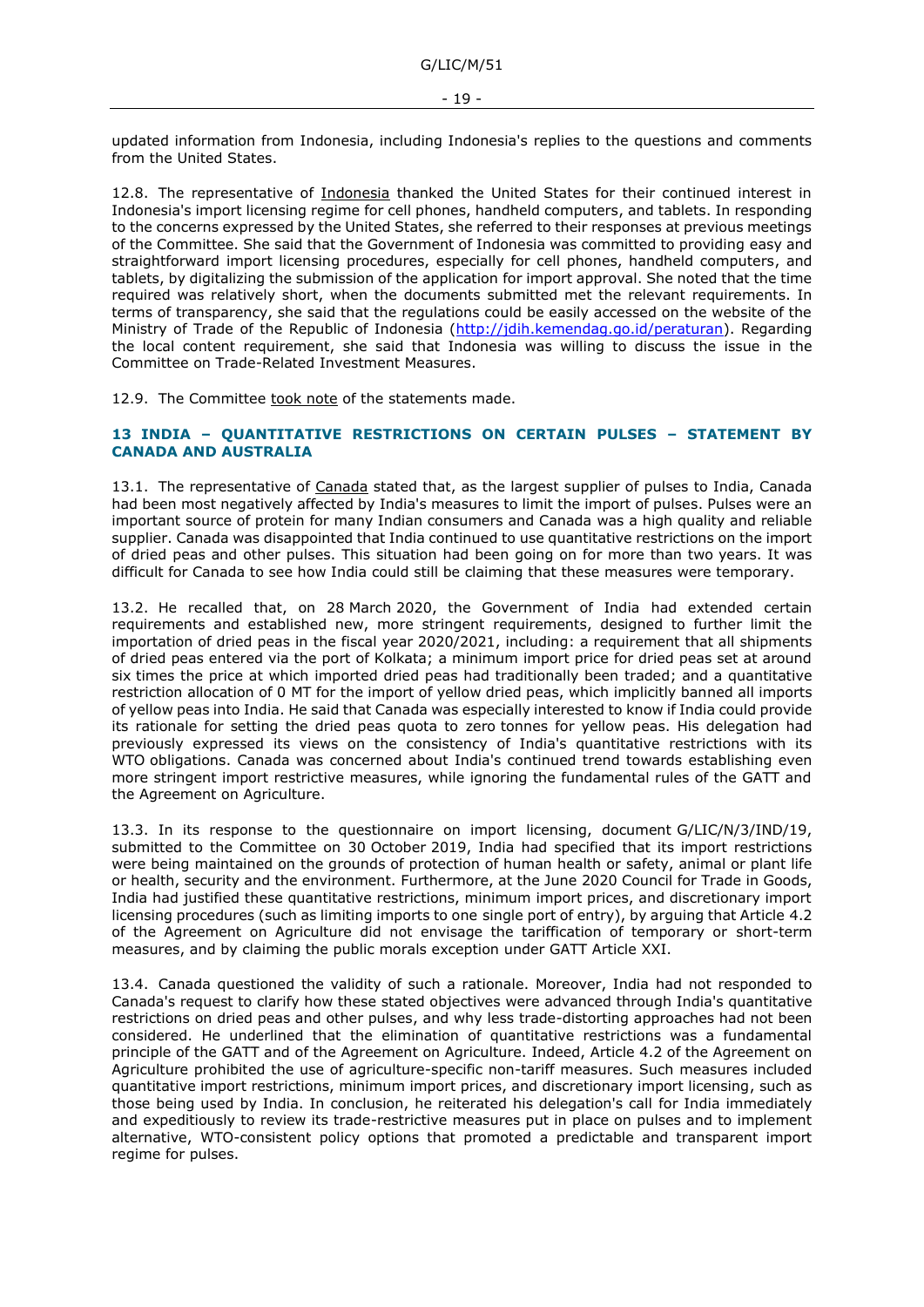13.5. The representative of Australia recalled that it was just over one year since the last formal meeting of the Import Licensing Committee, and that, globally, a lot had happened in this time, since the detection of COVID-19. However, and disappointingly, India had not changed its highly restrictive measures on pulses imports, particularly its quantitative restrictions on a variety of pulses, for which India has failed to provide a sufficient explanation of their WTO basis, and which India had implemented for more than three years. He said that these were no longer temporary measures and must be removed. He noted that this was a long-held concern of Australia and a number of other Members, including developing Members. Pulses were not a "small" commodity for India, neither by tonnage or by value produced and consumed, nor with respect to trade.

13.6. He noted that, since the last meeting of this Committee, in Notice No. 42/2019-20 of 19 December 2019, India had amended the import licensing requirements by implementing quantitative restrictions on a range of pulses, including end-use restrictions and requirements to import by certain dates. For example, for the quantitative restrictions for Urad, India had allotted quantities only to millers and refiners, provided that they had refining and processing capacity; and they had initially provided a very short time-frame for applications for the quota.

13.7. He further noted that recently, on 1 October 2020, India had announced what appeared to be an additional 150,000 tonnes of Urad under the existing quantitative restrictions, and had notified in Notice No. 22/2015-2020 the corresponding import licensing procedures. The additional tonnage would be available only among the eligible and verified applicants allocated quotas in June 2020. He said that his delegation had a range of questions on these changes and on how they were administered, in particular with regard to end-use requirements and time-frames for application. His delegation would follow-up with these questions separately.

13.8. He pointed out that, since the Committee's previous meeting, in addition to the restrictive import licensing requirements on Urad, India had placed restrictive import licensing requirements on peas. On 18 December 2019, India had announced, in Notification No. 37/2015-2020, that imports of peas could only occur at a minimum import price (MIP) of Rs. 200/, and only through the Kolkata seaport. He then asked India whether they could explain the policy reasons for the restrictive import licensing requirements on peas, and how the MIP and port restriction could be consistent with India's WTO commitments.

13.9. He noted that these restrictive import licensing requirements were part of a broader overall set of concerns that Australia and other WTO Members had been raising on India's quantitative restrictions on pulses over the last three years. Once again, Australia called on India to remove its quantitative restrictions on pulses; to bring its measures into compliance with India's WTO commitments; and to ensure transparency and predictability with respect to pulses imports.

13.10. The representative of the United States shared Australia's and Canada's concerns regarding India's import licensing requirements for select varieties of pulses. She urged India to consider less trade-restrictive requirements and to notify future relevant measures and regulations in a timely manner.

13.11. The representative of the European Union shared the concerns expressed by Canada and Australia about the Indian pulses policy, in particular regarding India's quantitative import restrictions and sudden increases in import duties. She said that the European Union found it hard to comprehend that, after three years of the quantitative import restrictions being in place, India was still unable and unwilling to reply to questions concerning its policy's conformity with WTO rules. She recalled that, for over three years, Members had repeatedly been told that the measure was temporary; but after three years, this was no longer a temporary measure. The European Union urged India quickly to eliminate this trade-distorting measure.

13.12. The representative of India thanked the delegations of Canada, Australia, the United States, and the European Union, for expressing their views on the matter. He noted that many of the issues raised in this Committee had also been raised in the meetings of other Councils and Committees. The last such meeting was the meeting of the Committee on Agriculture, held on 22 September 2020. In that context, he had reiterated, on behalf of his delegation, that quantitative restrictions on imports of certain varieties of pulses were necessary, considering the domestic demand and supply situation of pulses in India. They were aimed at alleviating the trade cost to small and marginal farmers and its consequent impact on their food and livelihood security. He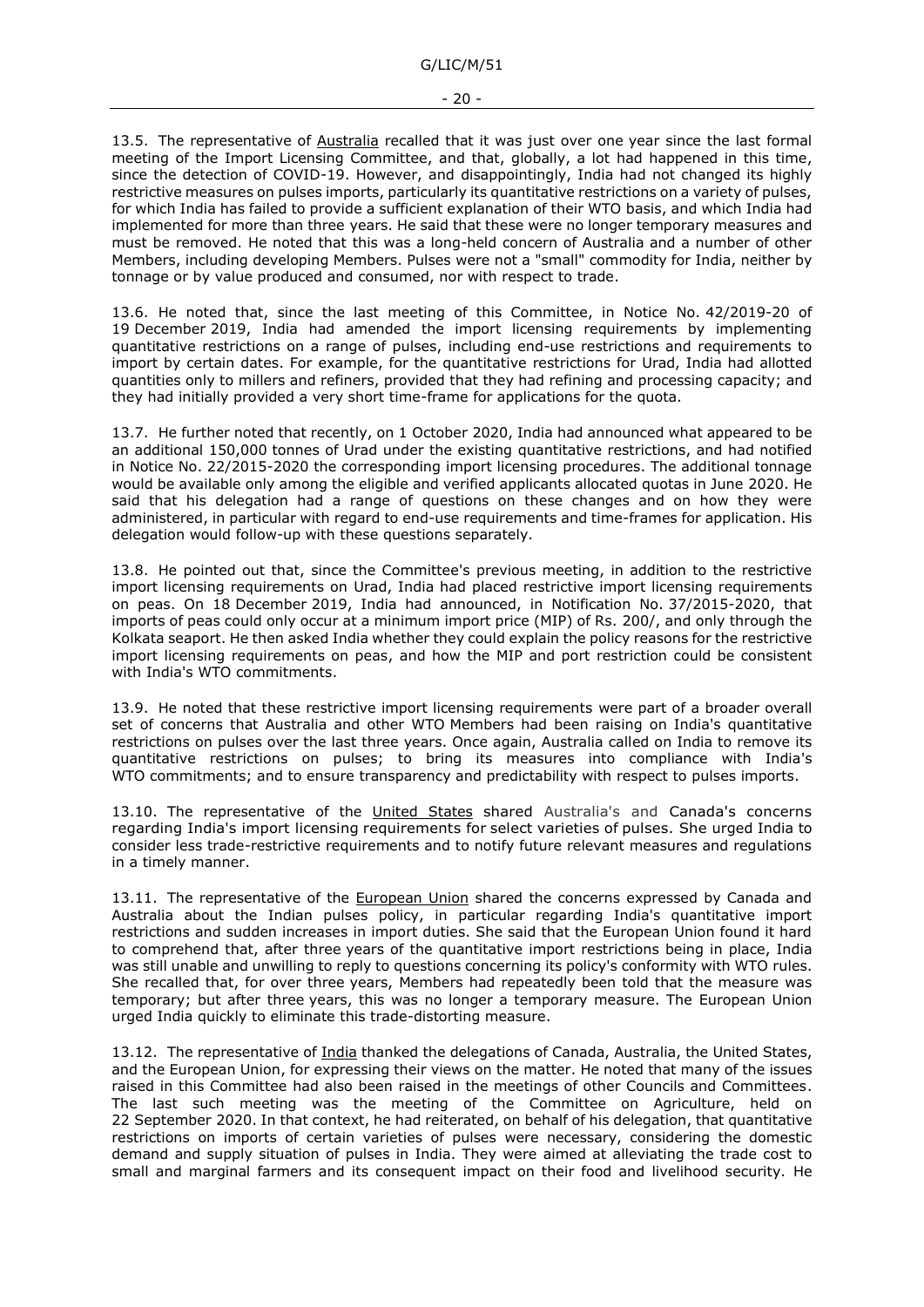added that, regarding the specific WTO provisions under which such measures had been imposed, India had already replied to similar queries by Members in the Committee on Market Access and in the Council for Trade in Goods. He referred Members to India's responses to questions posed on these issues in the respective WTO bodies.

13.13. The Committee took note of the statements made.

### <span id="page-20-0"></span>**14 THIRTEENTH BIENNIAL REVIEW OF THE IMPLEMENTATION AND OPERATION OF THE AGREEMENT (G/LIC/W/54)**

14.1. The Chairperson stated that Article 7.1 of the Agreement on Import Licensing Procedures provided that "the Committee shall review as necessary, but at least once every two years, the implementation and operation of this Agreement". He recalled that the twelfth biennial review was held at the Committee meeting in October 2018 and, according to the rules, the Committee was to undertake the thirteenth biennial review at this meeting. To this end, the Secretariat had drafted a factual report under its own responsibility for consideration by the Committee. The report had been circulated in document G/LIC/W/54, which covered the period from 23 October 2018 to 9 October 2020. Once updated, the report would later be circulated as document G/L/29, taking into consideration the views of Members as expressed at this meeting. New notifications submitted between 28 September, when the Airgram for this meeting had been issued, and 9 October, would also be reflected in the final report. He noted that there had been some new developments in this biennial report, as compared to previous versions. For example, a new Section 5 had been added, in which the Secretariat had provided in-depth analysis regarding new N/2 notifications. He sought Members' views and comments.

14.2. The Committee adopted the report (G/LIC/W/54).

### <span id="page-20-1"></span>**15 DRAFT REPORT (2020) OF THE COMMITTEE TO THE COUNCIL FOR TRADE IN GOODS (G/LIC/W/53)**

15.1. The Chairperson informed the Committee that a draft report to the Council for Trade in Goods (CTG), covering the activities of the Committee in 2020, had been circulated in document G/LIC/W/53 for the Committee's consideration. He noted that new notifications and documents received since the issuing of the draft report would be included in the final report.<sup>2</sup>

15.2. The Committee adopted the report.

#### <span id="page-20-2"></span>**16 IMPROVING TRANSPARENCY IN NOTIFICATION PROCEDURES OF THE AGREEMENT – REPORT BY THE CHAIRPERSON**

16.1. The Chairperson said that improving transparency was an important focus of the Committee's work. Since the last Committee meeting, there had been a significant increase in notifications submitted by Members under Article 5.1-5.4 of the Agreement. This positive development had been reflected in the Committee's annual report to the CTG, as well as in the biennial report on the operation and implementation of the Agreement (2019-2020). Another positive development was the official launch of the new import licensing website at this meeting. This was the first database of import licensing measures. It contained thousands of import licensing-related laws, regulations, and administrative procedures enforced by governments around the world. And making it publicly accessible not only improved transparency but could also help reduce trade costs.

16.2. He noted that the question of how to improve Members' compliance regarding their notification obligations under Article 7.3, namely their replies to the annual questionnaire, remained a challenge for the Committee. At the informal meeting held on 29 January 2020, his predecessor, Ms Carol Tsang of Hong Kong, China, based on her consultations, had outlined a number of challenges faced by Members in preparing their replies to the annual questionnaire, along with possible ways to address those problems. He said that, as the Committee's new Chairperson, he was willing to follow-up on the subject and to move the process forward if Members so wished.

<sup>&</sup>lt;sup>2</sup> The final report was circulated in document G/L/1369.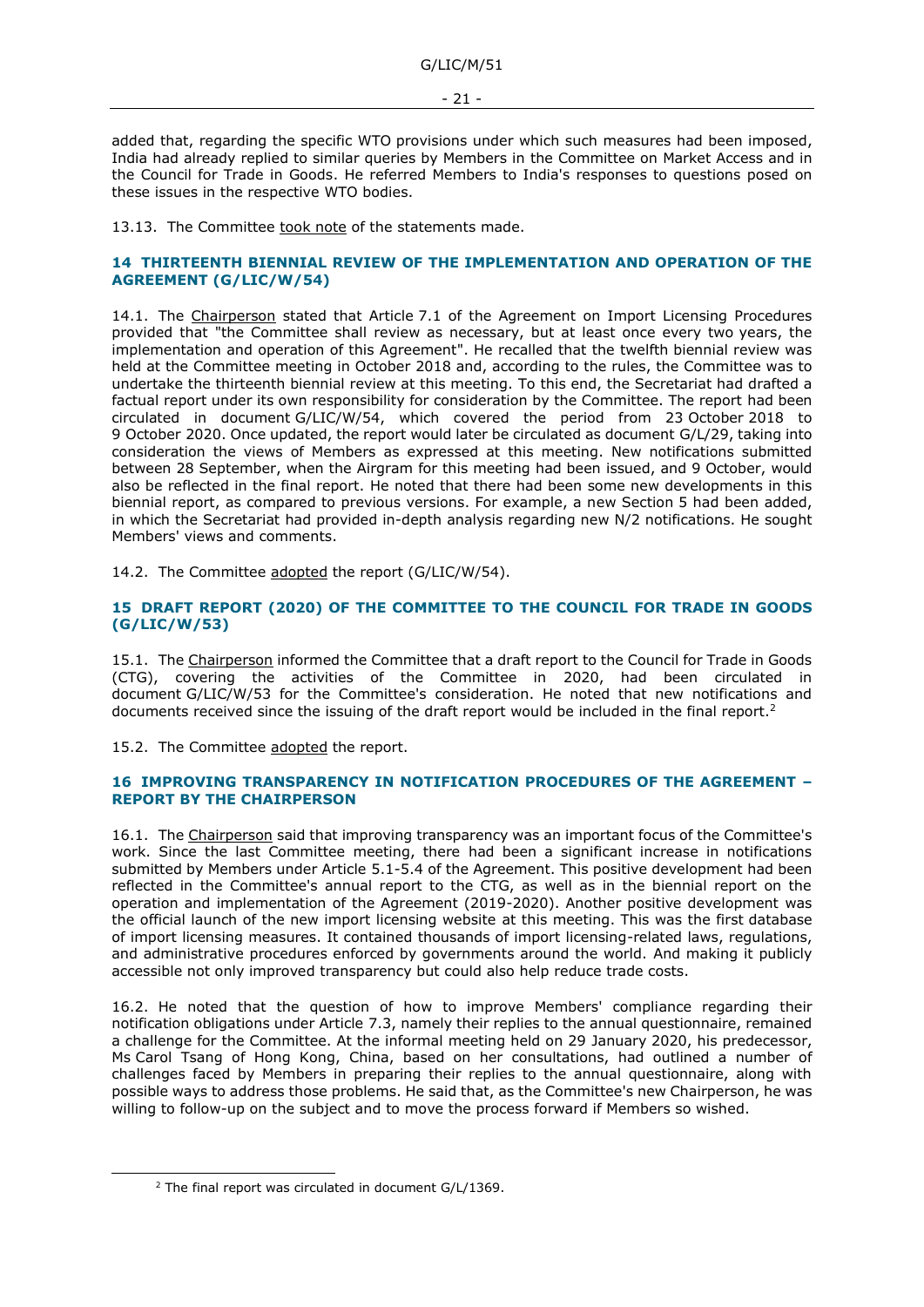16.3. The representative of Switzerland said that her delegation saw potential for easing notification requirements by making the questionnaire more user-friendly and thanked the former Chairperson of the Committee and the Secretariat for their efforts. She also welcomed the Chairperson's willingness to continue this process and stood ready to support him in that process.

16.4. The Committee took note of the Chairperson's report and of the statement made.

## <span id="page-21-0"></span>**17 CONTACT LIST OF DELEGATIONS**

17.1. The Chairperson introduced a "List of Representatives and Contact Information" prepared by the Secretariat for the Committee, which had been circulated in document G/LIC/INF/2. The purpose of establishing this list was to facilitate communications among officials responsible for import licensing issues, both in Geneva and in capitals. The contact list was meant to provide updated information on a regular basis. Members could also find the same information on the WTO import licensing website. He pointed out that, as for any other database, the value of this newly established list was subject to the timeliness and accuracy of Members' updates and cooperation. Therefore, he encouraged Members to review the list and provide updated information to the Secretariat on a regular basis.

17.2. The representative of the European Union thanked the Secretariat for having prepared this contact list of delegations. However, in the light of the European Union's full competence on trade matters, she asked the Secretariat to review this document to take into account that there was only one single contact for the European Union, and no separate contacts for individual European Union member States. This was to avoid creating confusion for other WTO Members as far as the European Union contact point was concerned.<sup>3</sup>

17.3. The Committee took note of the statements made.

#### <span id="page-21-1"></span>**18 DATE OF THE NEXT MEETING**

18.1. The Chairperson informed delegations that the Secretariat had tentatively reserved Wednesday, 21 April 2021, as the date of the Committee's next formal meeting, on the understanding that the final date would be confirmed in an email well in advance of the meeting, and that additional meetings may be convened as required.

#### <span id="page-21-2"></span>**19 ELECTION OF VICE-CHAIRPERSON**

19.1. The Chairperson recalled that the Rules of Procedure for meetings of the Committee on Import Licensing established that the Committee on Import Licensing will elect a Chairperson and a Vice-Chairperson from among the representatives of Members. Regarding the Vice-Chairpersonship, he had held consultations with Members and proposed Mrs Stephania Aquilina of Malta as the Vice-Chairperson of this Committee for 2020. An email had been circulated on 6 October seeking Members' views and endorsement of her Vice-Chairpersonship. No objection had been received. He, therefore proposed that Mrs Stephania Aquilina be elected as Vice-Chairperson by acclamation.

19.2. The Committee so decided.

#### <span id="page-21-3"></span>**20 OTHER BUSINESS**

20.1. The European Union raised a point under other business regarding *Indonesia – Importation of Alcoholic Beverages*. The representative of the European Union said that her delegation was deeply concerned about the *de facto* ban imposed on imports of EU alcoholic beverages into Indonesia. She noted that this was a discriminatory situation lasting since April 2019 and persisting despite several written assurances to the contrary. Indonesian importers of alcoholic beverages were denied the possibility to clear products of EU origin despite having received the allocation for imports of products of other origins. She said that this was occurring in violation of Indonesian import licensing procedures and seemingly in retaliation for the European Union's policies on renewable energy. She cited Indonesia's concern over the European Union's renewable energy policies and their perceived

<sup>&</sup>lt;sup>3</sup> A revised List of Representatives and Contact Information was circulated in document G/LIC/INF/2/Rev.1.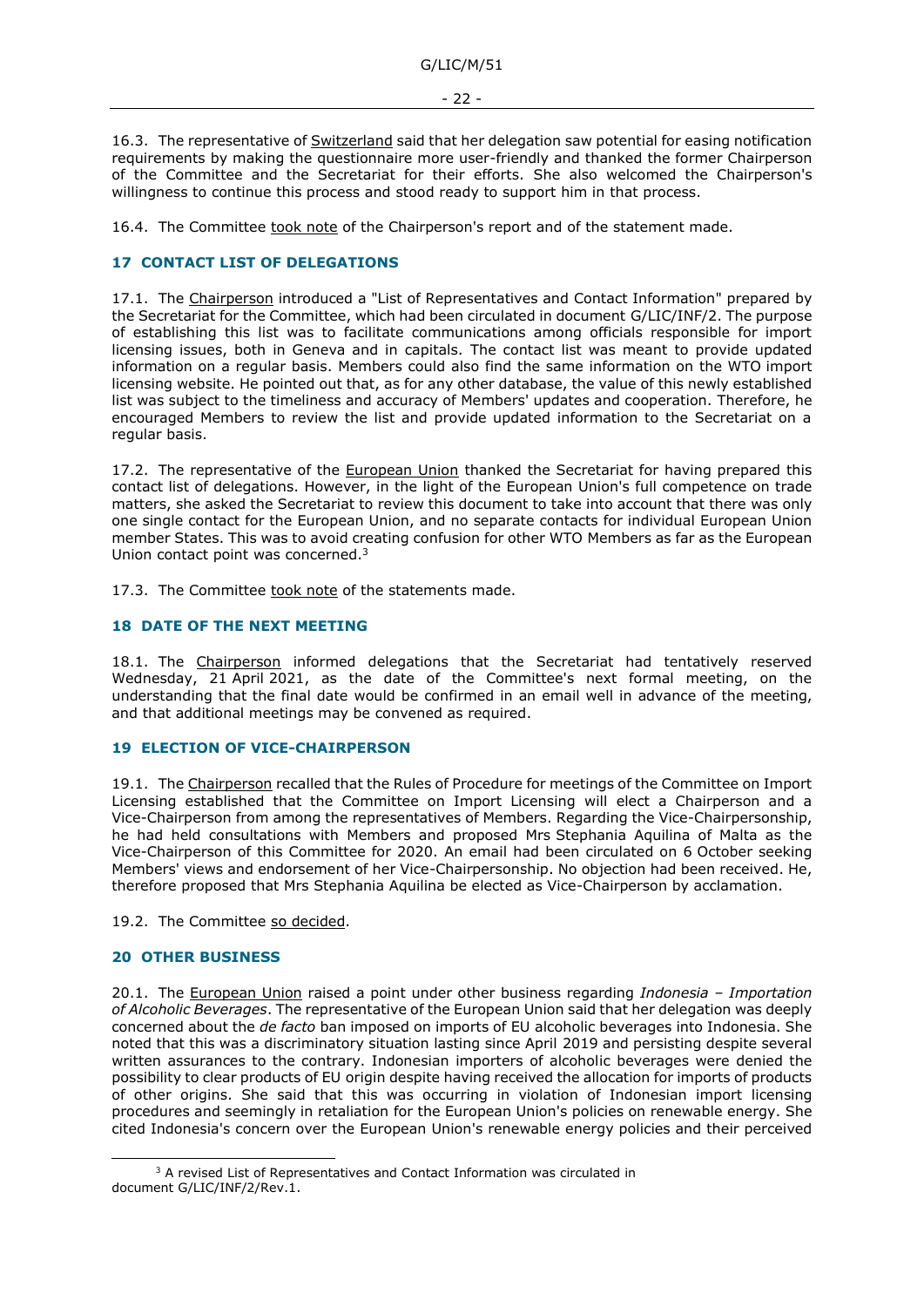G/LIC/M/51

negative impact on palm oil. Indonesia's initiation of a WTO dispute settlement case against the European Union was a legitimate action: resort to dispute settlement and adjudication of this matter by the WTO was the correct path to follow. However, as a WTO Member, Indonesia must refrain from applying any unilateral retaliatory measures and wait instead for the finalization of dispute settlement procedures. She stated that the European Union expected an immediate solution to the current situation and urged Indonesia immediately to allow imports from all European Union member States.

20.2. The representative of Indonesia said that her delegation had taken note of the information from the European Union and asked the European Union to submit its comments in writing for further discussion.

20.3. The Committee took note of the statements made.

20.4. The Chairperson said that he had been informed by the Secretariat that Dr Xiaodong Wang would take over as Secretary to the Information Technology Agreement (ITA) Committee and that Dr Carlo Gamberale would replace Dr Xiaodong Wang as Secretary to the Committee on Import Licensing. He recalled that recent years had witnessed dynamic changes and much fruitful activity in this Committee. For example, a new notification form had been established; the new import licensing website had been created and launched; and an advanced Geneva-based import licensing workshop had been created and made a regular event. In this context, he thanked Dr Xiaodong Wang for his contribution to the work of the Committee on Import Licensing over the past seven years and wished him all the best in his future endeavours.

20.5. Dr Xiaodong Wang thanked Members for their active participation in this Committee over the past few years, and the Chairpersons with whom he had served, in particular Carol Tsang of Hong Kong, China, and Lorena Rivera of Colombia, without whose leadership and guidance Members would not have the new notification form and the import licensing website. He also thanked his Director, Mrs Suja Rishikesh Mavroidis, for her guidance, and his team, Donna Wood, Karine Grange, Irina Tarasenko, and Irena Giraud, for all the detailed work behind the scenes. Donna Wood had reviewed thousands of notifications and uploaded them onto the website as well as working on the development of the database from the beginning. Karine Grange had assisted the Committee by formatting all the notifications. And Irina Tarasenko had worked on the analysis and developed the useful tables that were inserted in the annual report this year. He also welcomed Carlo Gamberale, the new Secretary to the Committee. He concluded by saying that it had been a great honour and that he had enjoyed working with all Members in the Committee over the past few years.

20.6. The representative of Hong Kong, China thanked Xiaodong, not only in her capacity as former Chairperson of the Committee, but also as a delegate. She said that Xiaodong had impressed her very much as Secretary to the Committee, going the extra mile and taking additional initiatives for the Committee's benefit. She considered that the many achievements that had been accomplished had been possible because of Xiaodong's efforts and competent leadership of a very professional and dedicated team.

20.7. The representative of the Philippines thanked Xiaodong and his team for the technical assistance provided to their delegation, which had enabled them to catch up and update their notifications in the Committee. In particular, they were thankful for the workshop that had been conducted in Manila in 2019, which had greatly helped their various agencies to understand and prepare a notification under the Agreement. Her delegation wished Xiaodong all the best and welcomed Carlo to the Committee.

20.8. The representative of China extended his delegation's heartfelt thanks to Xiaodong for his dedicated work and constructive contribution. They wished a bright future to Xiaodong and looked forward to continuing working with him in his new position.

20.9. The representative of Colombia echoed the congratulations to Xiaodong from other delegations. She said that it had been a pleasure working with him and that they recognized the excellent job that he had done, together with other colleagues from the Division. She also congratulated him on his new position and looked forward to working with him on other issues in the future, as well as with the new Secretary to the Committee.